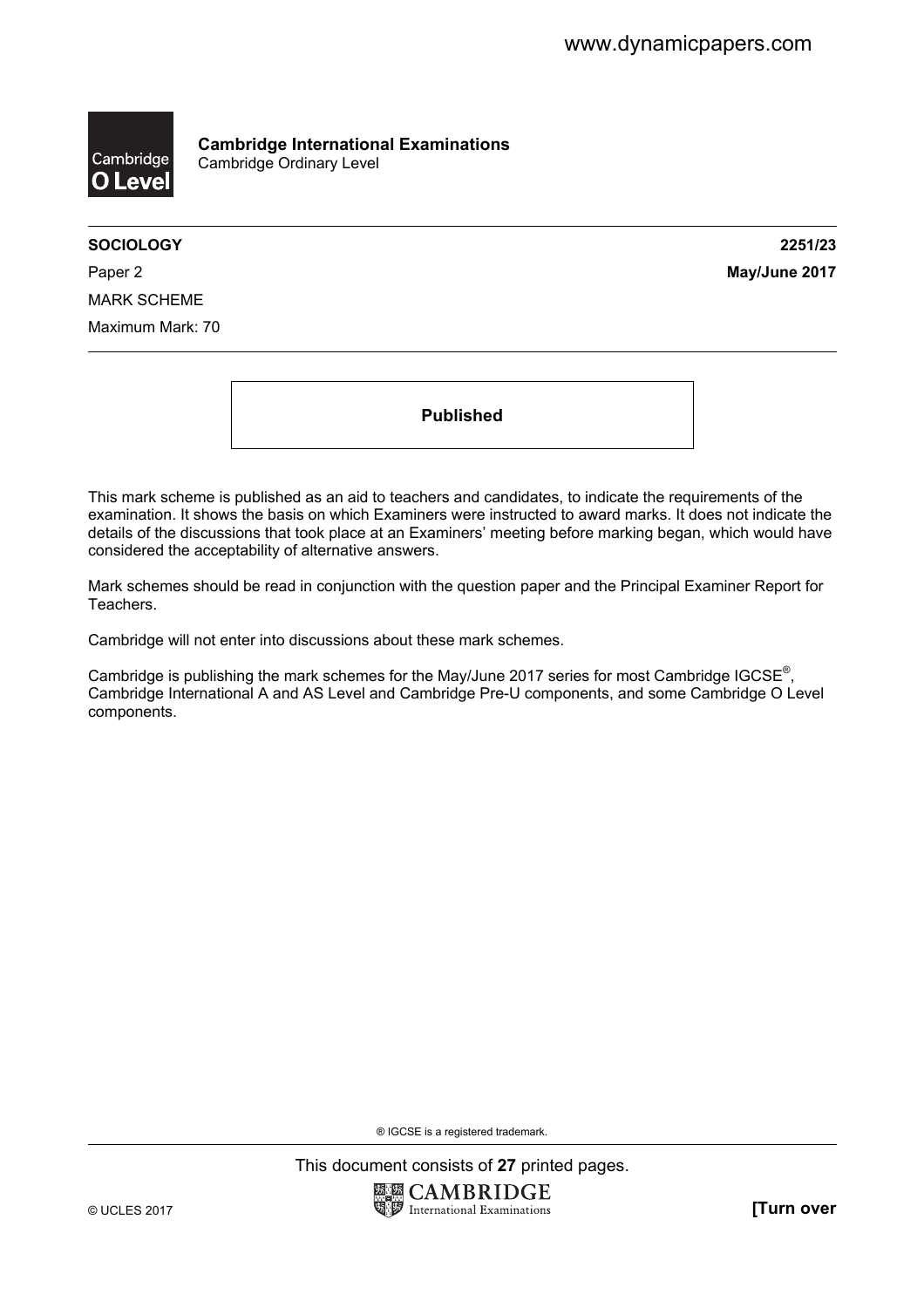| Question | <b>Answer</b>                                                                                                                                                                                                                                                                                                                                                                                                                                                                                                                                                                                                                                                                                                                                                                             | <b>Marks</b> |
|----------|-------------------------------------------------------------------------------------------------------------------------------------------------------------------------------------------------------------------------------------------------------------------------------------------------------------------------------------------------------------------------------------------------------------------------------------------------------------------------------------------------------------------------------------------------------------------------------------------------------------------------------------------------------------------------------------------------------------------------------------------------------------------------------------------|--------------|
|          | Sociologists debate the functions that families perform today. Diversity in family types, such as the<br>growth of the boomerang family, have affected the functions that families perform. Social class and<br>ethnicity also affect family life.                                                                                                                                                                                                                                                                                                                                                                                                                                                                                                                                        |              |
| 1(a)     | What is meant by the term 'boomerang family'?<br>One mark for partial definition, adult children and parents.<br>Two marks for clear definition, a family where adult children have left home                                                                                                                                                                                                                                                                                                                                                                                                                                                                                                                                                                                             | $\mathbf{2}$ |
|          | but then return.                                                                                                                                                                                                                                                                                                                                                                                                                                                                                                                                                                                                                                                                                                                                                                          |              |
| 1(b)     | Describe two ways ethnicity can affect family life.<br><b>Possible answers:</b><br>extended families may be more common in Asian families;<br>$\bullet$<br>single parent/matrifocal families may be more common in Afro<br>$\bullet$<br>Caribbean families;<br>traditional gender roles in the family may be more likely in some<br>ethnicities;<br>arranged marriages may be associated with some ethnic groups more<br>$\bullet$<br>than others;<br>other reasonable response.<br>$\bullet$<br>Candidates may consider the structure of the family, family roles or family<br>relationships within their answer. All are fine to credit.<br>One mark for each point correctly identified (up to maximum of two).<br>One mark for each point that is developed (up to a maximum of two). | 4            |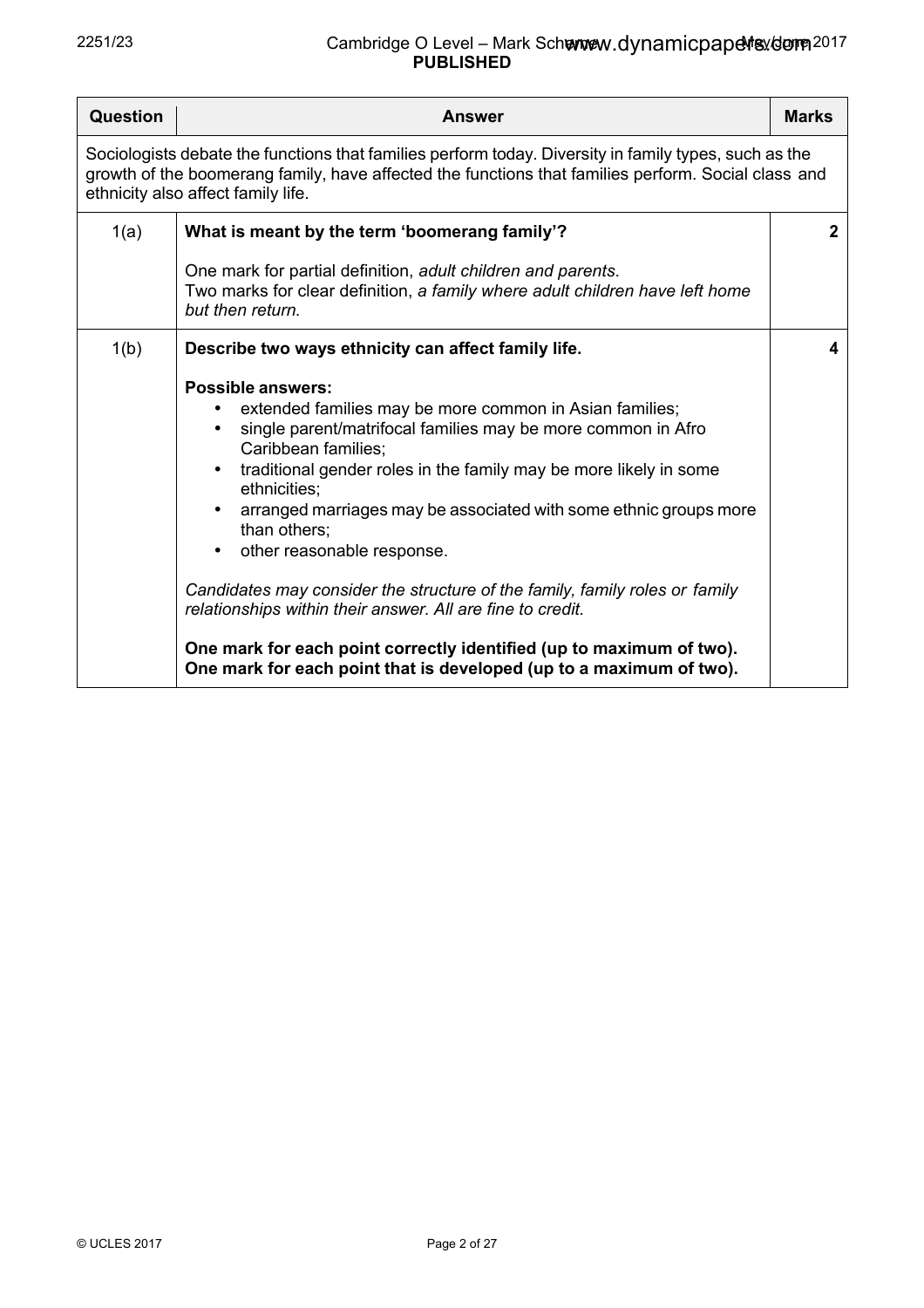| <b>Question</b> | <b>Answer</b>                                                                                                                                                                                                                                                                                                                                                                                                                                                                                                                                                                                                                                                                                                                                                                                                                                                                                                                                                                                                                                                                                                                                                                                                                                                                                                                                                                                                                                                                                                                                                                                                                                                                                                                                                                                                                                                                                           | <b>Marks</b> |
|-----------------|---------------------------------------------------------------------------------------------------------------------------------------------------------------------------------------------------------------------------------------------------------------------------------------------------------------------------------------------------------------------------------------------------------------------------------------------------------------------------------------------------------------------------------------------------------------------------------------------------------------------------------------------------------------------------------------------------------------------------------------------------------------------------------------------------------------------------------------------------------------------------------------------------------------------------------------------------------------------------------------------------------------------------------------------------------------------------------------------------------------------------------------------------------------------------------------------------------------------------------------------------------------------------------------------------------------------------------------------------------------------------------------------------------------------------------------------------------------------------------------------------------------------------------------------------------------------------------------------------------------------------------------------------------------------------------------------------------------------------------------------------------------------------------------------------------------------------------------------------------------------------------------------------------|--------------|
| 1(c)            | Explain how trends in marriage have changed over time.                                                                                                                                                                                                                                                                                                                                                                                                                                                                                                                                                                                                                                                                                                                                                                                                                                                                                                                                                                                                                                                                                                                                                                                                                                                                                                                                                                                                                                                                                                                                                                                                                                                                                                                                                                                                                                                  | 6.           |
|                 | <b>Possible answers:</b><br>a general fall in the number of marriages;<br>rise in second and subsequent marriages;<br>$\bullet$<br>a rise in the divorce rate;<br>$\bullet$<br>a rise in the number of people choosing to cohabit rather than marry;<br>$\bullet$<br>a rise in the number of people choosing not to marry;<br>$\bullet$<br>a growing proportion of marriages are now remarriages; same sex<br>marriage became legalised and has grown; growth in civil<br>partnerships;<br>growth in conversions from civil partnerships to same sex marriages;<br>other reasonable response.<br>Band 0 [0 marks]<br>No creditworthy response.<br>Band 1 [1-3 marks]<br>Answers in this band will show only a limited awareness of the concept of<br>marriage trends and may talk about 'a lot of people get divorced'. Responses<br>may be short and un/under developed. At the bottom of the band (1 mark),<br>expect one weak point. Higher in the band (2–3 marks), candidates may offer<br>more than one weak point, but there may be a tendency towards simplistic<br>answers, engaging with sociological ideas without using sociological<br>language.<br><b>Band 2 [4-6 marks]</b><br>A clear and accurate explanation, showing good sociological knowledge and<br>understanding of how trends in marriage have changed over time.<br>Sociological terms and concepts should be expected 'as expectations of<br>marriage get higher so the number of marriages fall. Changing gender roles<br>and aspirations of women means that they no longer rely on a man for<br>financial support and thus have less need to marry.' This would be followed<br>by explanation of factors leading to this. At the bottom of the band, the range<br>of points covered may be narrow or lack detail. Higher in the band, answers<br>will cover more than one factor in a well-developed way or cover several |              |
|                 | factors in less detail.                                                                                                                                                                                                                                                                                                                                                                                                                                                                                                                                                                                                                                                                                                                                                                                                                                                                                                                                                                                                                                                                                                                                                                                                                                                                                                                                                                                                                                                                                                                                                                                                                                                                                                                                                                                                                                                                                 |              |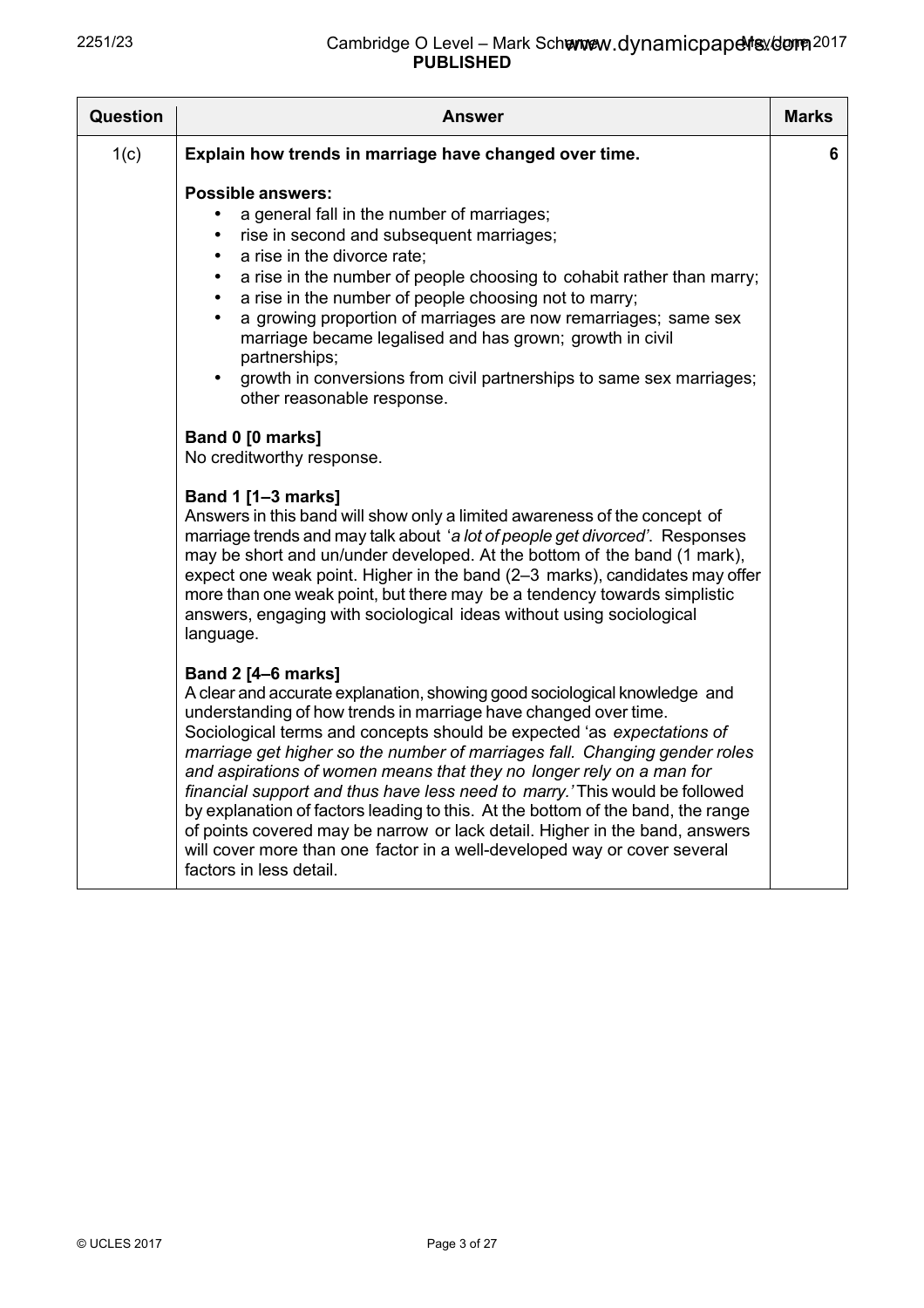| <b>Question</b> | <b>Answer</b>                                                                                                                                                                                                                                                                                                                                                                                                                                                                                                                                                                                                                                                                                                                                                                                                                                                                                                                                                                                                           | <b>Marks</b> |
|-----------------|-------------------------------------------------------------------------------------------------------------------------------------------------------------------------------------------------------------------------------------------------------------------------------------------------------------------------------------------------------------------------------------------------------------------------------------------------------------------------------------------------------------------------------------------------------------------------------------------------------------------------------------------------------------------------------------------------------------------------------------------------------------------------------------------------------------------------------------------------------------------------------------------------------------------------------------------------------------------------------------------------------------------------|--------------|
| 1(d)            | Explain why feminists believe marriage benefits males more than<br>females.                                                                                                                                                                                                                                                                                                                                                                                                                                                                                                                                                                                                                                                                                                                                                                                                                                                                                                                                             | 8            |
|                 | <b>Possible answers:</b><br>gender roles in marriage may be segregated meaning that males and<br>females have very different roles to play;<br>males may have more power and control within the marriage than<br>$\bullet$<br>females - patriarchy;<br>females may be more likely to stay at home and perform the domestic<br>$\bullet$<br>caring role which limits their employment options outside of the<br>home;<br>domestic roles are perceived to be of less importance than employment<br>$\bullet$<br>roles meaning that there may be a disparity in the power relations<br>within the marriage;<br>marriage is thought by some to be a patriarchal institution;<br>$\bullet$<br>marriage can sometimes lead to issues of domestic violence and<br>٠<br>abuse;<br>some marriages may be arranged/forced;<br>$\bullet$<br>women may suffer from a dual or a triple burden within marriage;<br>$\bullet$<br>female role as carer is low status, long hours and unpaid – patriarchy;<br>other reasonable response. |              |
|                 | Candidates may look at issues such as emotions, paid work, domestic work,<br>childcare and power in their responses.                                                                                                                                                                                                                                                                                                                                                                                                                                                                                                                                                                                                                                                                                                                                                                                                                                                                                                    |              |
|                 | Band 0 [0 marks]<br>No creditworthy response.                                                                                                                                                                                                                                                                                                                                                                                                                                                                                                                                                                                                                                                                                                                                                                                                                                                                                                                                                                           |              |
|                 | Band 1 [1-3 marks]<br>Answers in this band will show only a limited awareness of why feminists<br>believe marriage benefits males more than females. A tendency to<br>description is likely. Responses may be short and undeveloped, 'women do<br>more housework' stated without explanation. Sociological terms and<br>concepts are unlikely to be used. At the bottom of the band (1 mark), expect<br>one weak point. Higher in the band (2–3 marks), candidates may offer more<br>than one weak point.                                                                                                                                                                                                                                                                                                                                                                                                                                                                                                               |              |
|                 | <b>Band 2 [4–6 marks]</b><br>Answers in this band will show basic sociological knowledge and<br>understanding of why feminists believe marriage benefits males more than<br>females. Responses may be underdeveloped and lacking in range.<br>'Women may find themselves working in paid employment as well as being<br>responsible for domestic work.' 'Men continue to make the more important<br>decisions in the household e.g. finances' etc. At the bottom of the band,<br>candidates are unlikely to use sociological terms and concepts accurately.<br>Higher in the band, candidates may be beginning to use sociological terms<br>and concepts with greater accuracy. However, some aspects of the answer<br>may only be partially developed/explained.                                                                                                                                                                                                                                                       |              |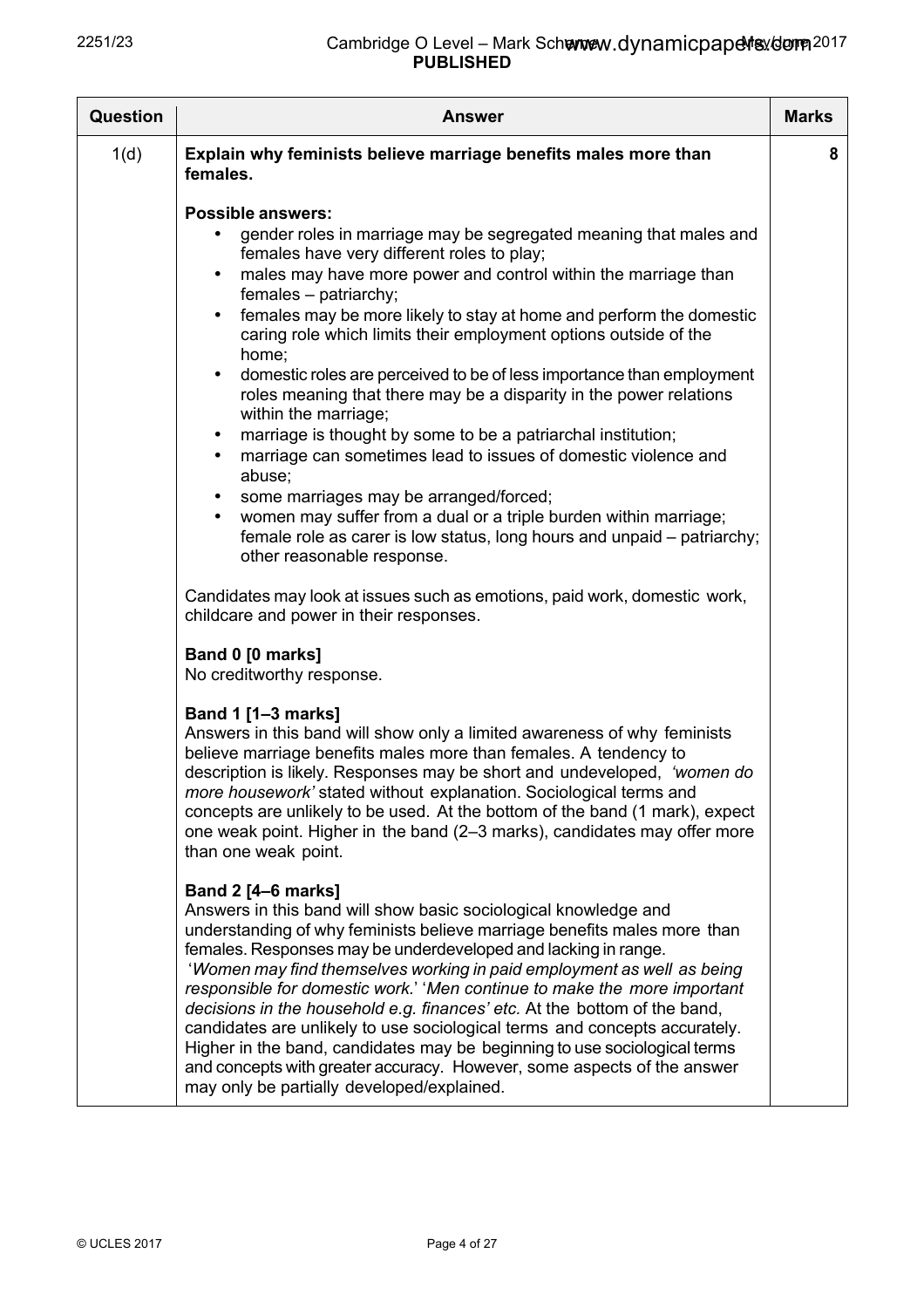| Question | <b>Answer</b>                                                                                                                                                                                                                                                                                                                                                                                                                                                                                                                                                                                                                                                                                                                                                                                                                      | <b>Marks</b> |
|----------|------------------------------------------------------------------------------------------------------------------------------------------------------------------------------------------------------------------------------------------------------------------------------------------------------------------------------------------------------------------------------------------------------------------------------------------------------------------------------------------------------------------------------------------------------------------------------------------------------------------------------------------------------------------------------------------------------------------------------------------------------------------------------------------------------------------------------------|--------------|
| 1(d)     | <b>Band 3 [7-8 marks]</b><br>Answers in this band will show good sociological knowledge and<br>understanding of why feminists believe marriage benefits males more than<br>females and will be well developed and explained. 'Many think that<br>marriage is still a patriarchal institution that does not give women the same<br>opportunities and roles as men. Even when both perform different roles in the<br>household, there is typically more prestige attached to the roles performed by<br>men'. They can then expand on the explanation of this and other factors as<br>necessary. Sociological terms and concepts will be used accurately overall.<br>Answers will be well focused on the question and there will be a range of<br>reasons presented. At the top of the band explanations will be clear<br>throughout. |              |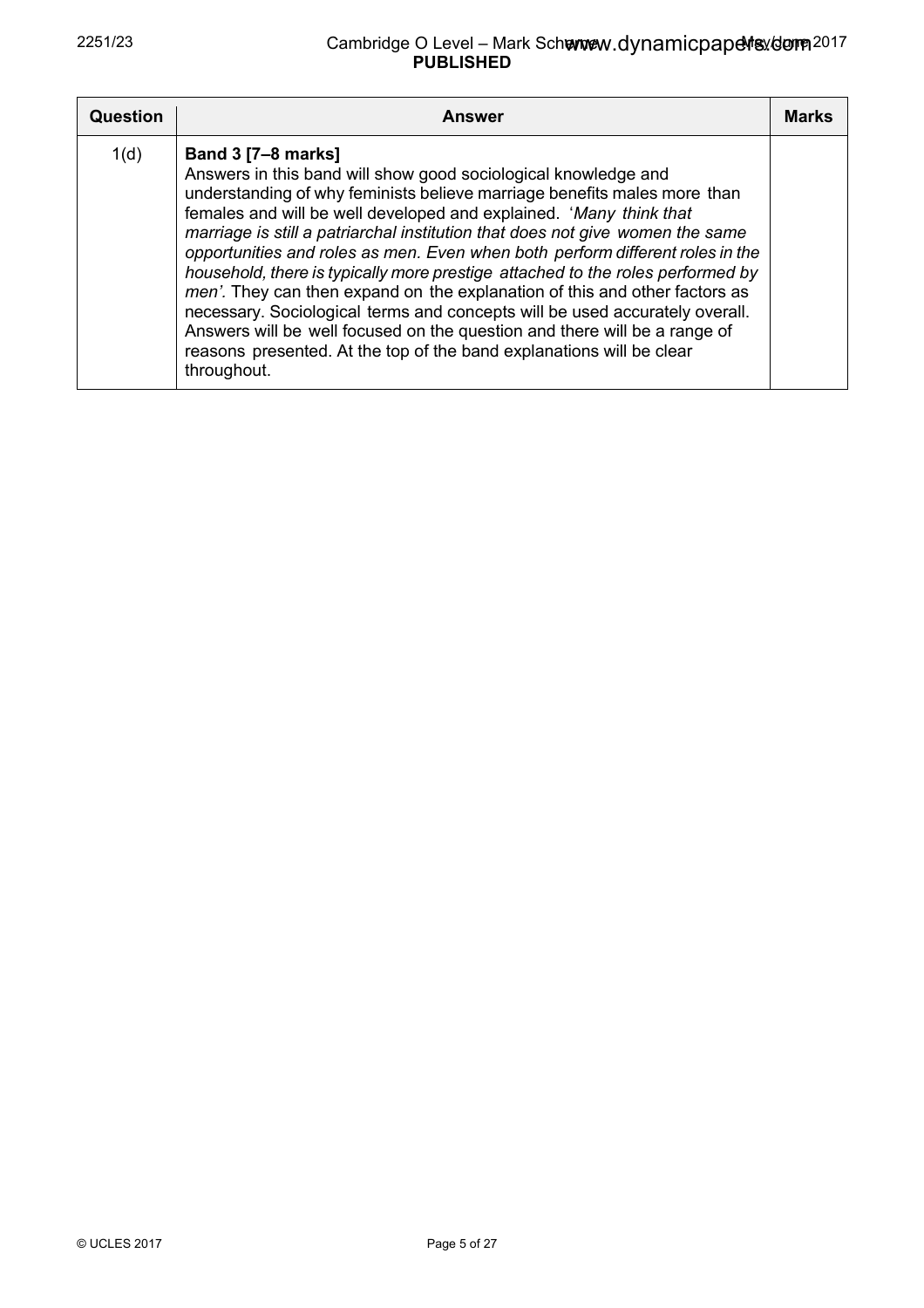| <b>Question</b> | <b>Answer</b>                                                                                                                                                                                                                                                                                                                                                                                                                                                                                                                                                                                                                                                                                                                                                                                                                      | <b>Marks</b> |
|-----------------|------------------------------------------------------------------------------------------------------------------------------------------------------------------------------------------------------------------------------------------------------------------------------------------------------------------------------------------------------------------------------------------------------------------------------------------------------------------------------------------------------------------------------------------------------------------------------------------------------------------------------------------------------------------------------------------------------------------------------------------------------------------------------------------------------------------------------------|--------------|
| 1(e)            | To what extent has the family in modern industrial societies lost its<br>essential functions?                                                                                                                                                                                                                                                                                                                                                                                                                                                                                                                                                                                                                                                                                                                                      | 15           |
|                 | <b>Possible answers: For:</b><br>nuclear families are less likely to successfully perform essential<br>functions than extended families according to writers such as Leach<br>who feels the nuclear family is under great levels of stress and<br>conflict;<br>families may be seen as dysfunctional due to the extent of violence<br>$\bullet$<br>and abuse e.g. the dark side of the family;<br>the New Right believe modern day families are unable to successfully<br>perform family functions due to the decline of two parent families and<br>women going out to work;<br>feminists believe that the family is patriarchal and so is not functional<br>for women:<br>other institutions such as schools, hospitals, welfare state and child<br>$\bullet$<br>minders may now perform many of the functions that were once the |              |
|                 | domain of the family;<br>other reasonable response.                                                                                                                                                                                                                                                                                                                                                                                                                                                                                                                                                                                                                                                                                                                                                                                |              |
|                 | <b>Against:</b>                                                                                                                                                                                                                                                                                                                                                                                                                                                                                                                                                                                                                                                                                                                                                                                                                    |              |
|                 | reproduction – societies need new generations of children to survive<br>therefore having children within a committed relationship is<br>encouraged;<br>socialisation - children need to learn society's norms and values and<br>the family transmits these between generations;<br>social control – sanctions are used to ensure that children conform to<br>$\bullet$<br>recognised norms and values of society;<br>care of children - families nurture and look after children;<br>$\bullet$<br>regulation of sexual behaviour - families reinforce rules about<br>acceptable sexual behaviour;<br>other reasonable response.                                                                                                                                                                                                    |              |
|                 | Candidates should show awareness of the different functions that the family<br>is thought to perform and of the ways that these are being taken over by other<br>institutions and are changing. A discussion focusing on the dysfunctional<br>nature of some families may also be seen.                                                                                                                                                                                                                                                                                                                                                                                                                                                                                                                                            |              |
|                 | Band 0 [0 marks]<br>No creditworthy response.                                                                                                                                                                                                                                                                                                                                                                                                                                                                                                                                                                                                                                                                                                                                                                                      |              |
|                 | <b>Band 1 [1-4 marks]</b><br>Answers in this band may be vague and largely based on common sense<br>showing limited knowledge of the extent to which the family in MIS's has lost<br>its essential functions. Use of sociological terms or concepts is very unlikely.<br>Responses may be short, undeveloped and one-sided. Families don't<br>always work as they should do. Schools perform a lot of the functions that<br>families used to. Lower in the band (1–2 marks), expect one or two weak<br>points. Higher in the band (3–4 marks) candidates may offer more than two<br>points or provide a weak definition of key terms, functions are the things<br>that the family does, in the question.                                                                                                                           |              |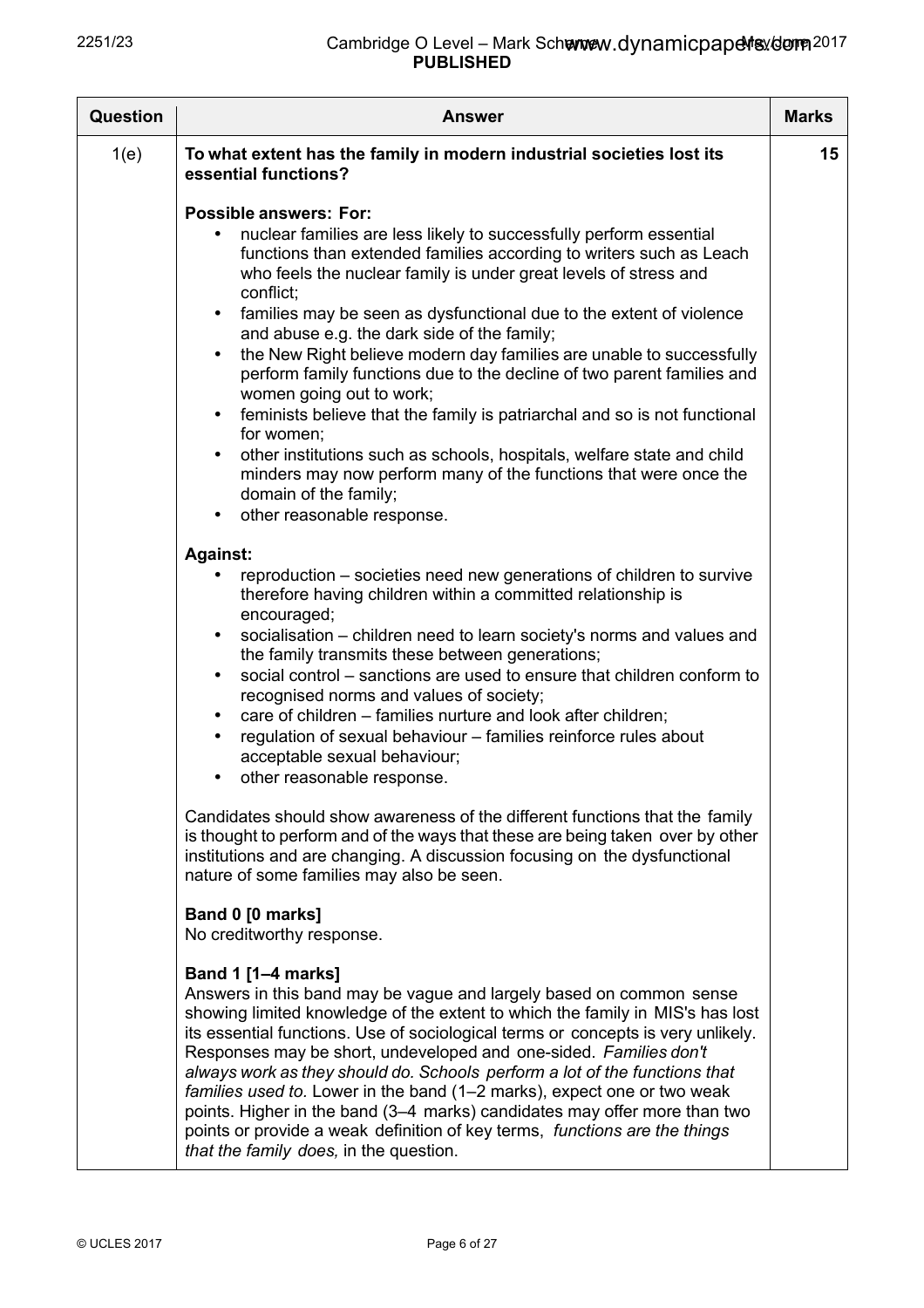| <b>Question</b> | <b>Answer</b>                                                                                                                                                                                                                                                                                                                                                                                                                                                                                                                                                                                                                                                                                                                                                                                                                                                                                                                                                                                                                                                                                                          | <b>Marks</b> |
|-----------------|------------------------------------------------------------------------------------------------------------------------------------------------------------------------------------------------------------------------------------------------------------------------------------------------------------------------------------------------------------------------------------------------------------------------------------------------------------------------------------------------------------------------------------------------------------------------------------------------------------------------------------------------------------------------------------------------------------------------------------------------------------------------------------------------------------------------------------------------------------------------------------------------------------------------------------------------------------------------------------------------------------------------------------------------------------------------------------------------------------------------|--------------|
| 1(e)            | <b>Band 2 [5-8 marks]</b><br>In this band candidates will show some basic knowledge of the extent to<br>which the family in MIS's has lost its essential functions. Alternatively, they may<br>offer an answer which is list-like in nature but there will be no real attempt to<br>assess the issues raised by the question. There may be limited/some use of<br>sociological terms or concepts. Responses may be underdeveloped and<br>lack range. Answers may be simplistic and two-sided responses are unlikely<br>Other institutions have taken over many of the functions once performed by<br>the family. With men and women both now typically working, families have<br>less time to focus on essential functions than they did previously etc. Lower in<br>the band, the response will be rather narrow in the points covered and there<br>will be little development. Higher in the band, more points will be covered<br>and there will be limited development of some points. Alternatively, a list-like<br>answer with little development covering both sides of the argument may<br>score up to 8 marks. |              |
|                 | A one-sided answer cannot score higher than 8 marks.                                                                                                                                                                                                                                                                                                                                                                                                                                                                                                                                                                                                                                                                                                                                                                                                                                                                                                                                                                                                                                                                   |              |
|                 | Band 3 [9-12 marks]                                                                                                                                                                                                                                                                                                                                                                                                                                                                                                                                                                                                                                                                                                                                                                                                                                                                                                                                                                                                                                                                                                    |              |
|                 | Answers in this band will show good sociological knowledge and<br>understanding of the extent to which the family in MIS's has lost its essential<br>functions. Sociological terms and concepts will be used with greater<br>accuracy and/or frequency. For the most part, answers will be well<br>developed, focused on the question and there will be a range of points<br>presented. Candidates may say that despite other institutions performing<br>many functions e.g. the welfare state helping out financially, the family is still<br>central to the socialisation and social control processes. Or increased rates<br>of divorce, remarriage and the formation of reconstituted families means<br>that how families carry out the essential functions have had to change.<br>There will be a two-sided response but this may be unbalanced. At the<br>bottom of the band, candidates may provide a narrower range of well-<br>developed points. At the top of the band, expect a wider range of points and<br>clear focus on the question.                                                                   |              |
|                 | Band 4 [13-15 marks]<br>Answers in this band will show excellent knowledge and understanding of the<br>extent to which the family in MIS's has lost its essential functions. There will be<br>a strong grasp of the argument as well as accurate and frequent use of<br>sociological terms and concepts. Answers will be well developed, clearly<br>focused on the question and discuss a wide range of points. Responses will<br>be two-sided and balanced. At the bottom of the band (13 marks), the<br>answer may lack a specific conclusion.<br>Higher in the band, there will be a clear attempt to offer an assessment of the<br>'To what extent?' part of the question through a focused conclusion.<br>Candidates should show consideration of points for and against the idea of<br>losing and changing family functions, citing some of the examples given.                                                                                                                                                                                                                                                  |              |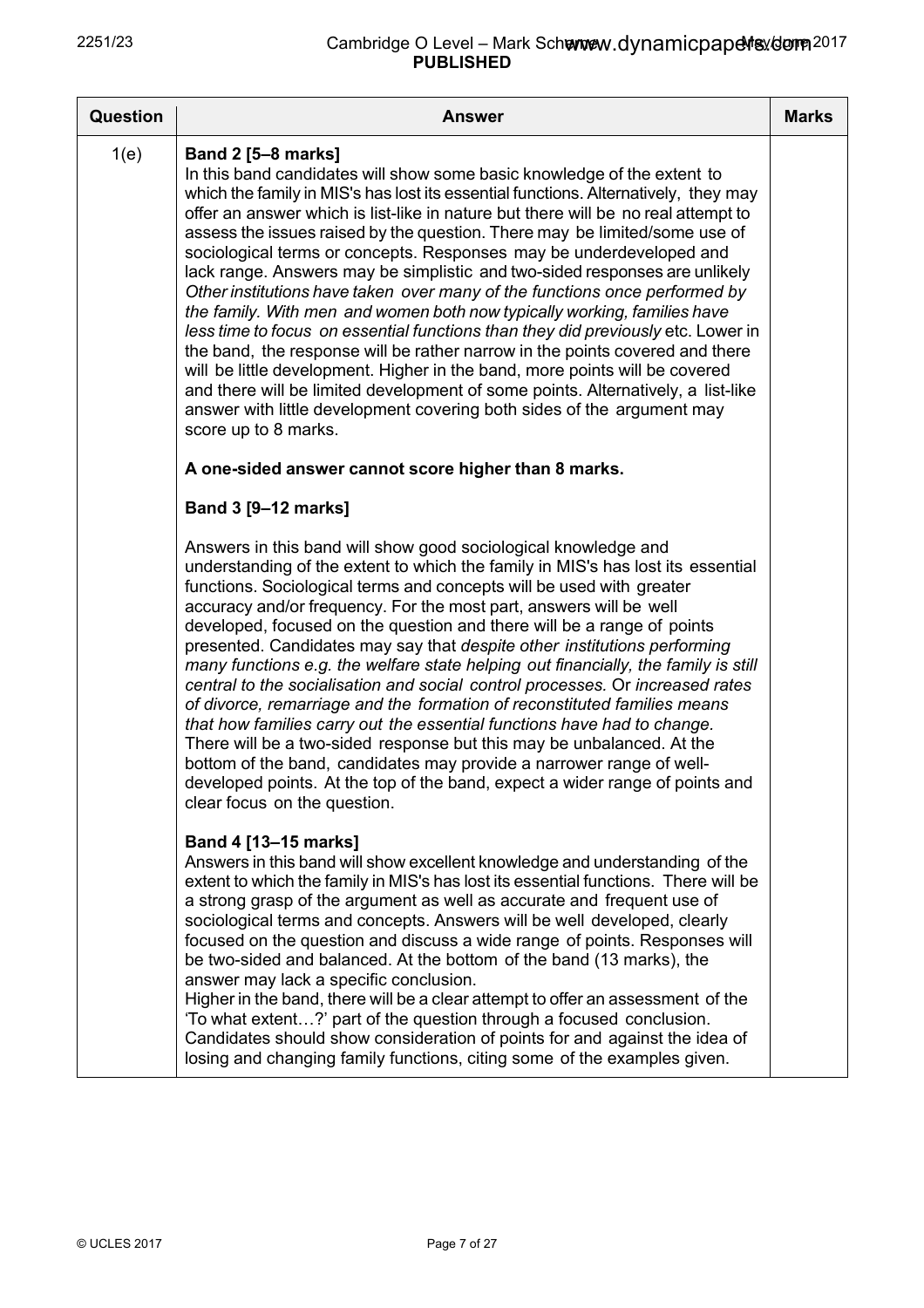| <b>Question</b>                                                                                                                                                                                                                                                                                           | <b>Answer</b>                                                                                                                                                                                                                                                                                                                                                                                                                                                                                                                                                                                                                                                                                                                                                                                           | <b>Marks</b>   |
|-----------------------------------------------------------------------------------------------------------------------------------------------------------------------------------------------------------------------------------------------------------------------------------------------------------|---------------------------------------------------------------------------------------------------------------------------------------------------------------------------------------------------------------------------------------------------------------------------------------------------------------------------------------------------------------------------------------------------------------------------------------------------------------------------------------------------------------------------------------------------------------------------------------------------------------------------------------------------------------------------------------------------------------------------------------------------------------------------------------------------------|----------------|
| A number of factors seem to be relevant in explaining why some students do better in education<br>than others. Some sociologists focus on the importance of deferred gratification and cultural capital<br>whereas others believe that teachers have the most influence over how well a student performs. |                                                                                                                                                                                                                                                                                                                                                                                                                                                                                                                                                                                                                                                                                                                                                                                                         |                |
| 2(a)                                                                                                                                                                                                                                                                                                      | What is meant by the term 'deferred gratification'?                                                                                                                                                                                                                                                                                                                                                                                                                                                                                                                                                                                                                                                                                                                                                     | $\overline{2}$ |
|                                                                                                                                                                                                                                                                                                           | One mark for partial definition, waiting for rewards.                                                                                                                                                                                                                                                                                                                                                                                                                                                                                                                                                                                                                                                                                                                                                   |                |
|                                                                                                                                                                                                                                                                                                           | Two marks for clear definition, having long term goals and being willing to<br>postpone rewards in order to achieve these.                                                                                                                                                                                                                                                                                                                                                                                                                                                                                                                                                                                                                                                                              |                |
| 2(b)                                                                                                                                                                                                                                                                                                      | Describe two features of an anti-school sub-culture.                                                                                                                                                                                                                                                                                                                                                                                                                                                                                                                                                                                                                                                                                                                                                    | 4              |
|                                                                                                                                                                                                                                                                                                           | <b>Possible answers:</b><br>high rates of absenteeism and truancy;<br>$\bullet$<br>often involved in criminal and/or delinquent activities; do not wear<br>school uniform in the approved fashion; are disruptive and insolent in<br>class;<br>not complete class or homework; often aggressive and violent;<br>$\bullet$<br>negatively sanction those students who do work hard; more likely to<br>be made up of males than females; often contains working class<br>students:<br>may contain high levels of ethnic minorities; often homophobic;<br>$\bullet$<br>based around norms and values of hegemonic masculinity; other<br>reasonable response.<br>One mark for each point correctly identified (up to maximum of two).<br>One mark for each point that is developed (up to a maximum of two). |                |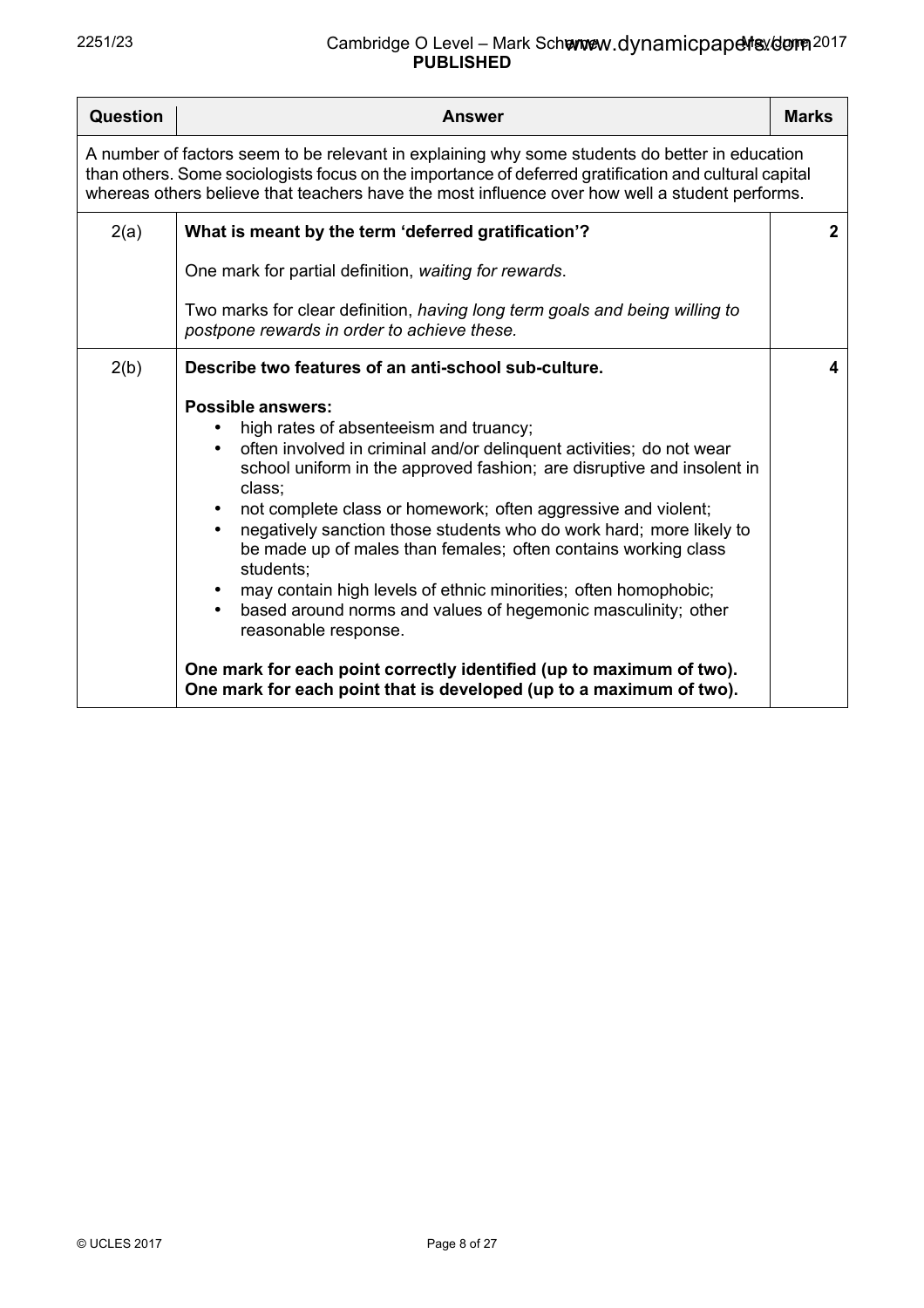| <b>Question</b> | <b>Answer</b>                                                                                                                                                                                                                                                                                                                                                                                                                                                                                                                                                                                                                                                                                                                                                                                                                                                                                             | <b>Marks</b> |
|-----------------|-----------------------------------------------------------------------------------------------------------------------------------------------------------------------------------------------------------------------------------------------------------------------------------------------------------------------------------------------------------------------------------------------------------------------------------------------------------------------------------------------------------------------------------------------------------------------------------------------------------------------------------------------------------------------------------------------------------------------------------------------------------------------------------------------------------------------------------------------------------------------------------------------------------|--------------|
| 2(c)            | Explain how cultural capital may cause upper and middle class students<br>to do better in education than working class students.                                                                                                                                                                                                                                                                                                                                                                                                                                                                                                                                                                                                                                                                                                                                                                          | 6            |
|                 | <b>Possible answers:</b><br>regular visits to museums and theatres may mean that upper and<br>middle class children find these things easier to discuss and write<br>about than working class children;<br>upper and middle class children are more likely to use an elaborate<br>$\bullet$<br>language code which is the same language used in schools and<br>education;<br>upper and middle class children are more likely to be socialised to<br>$\bullet$<br>value education which will lead to more educational success;<br>upper and middle class children having books at home and being<br>$\bullet$<br>encouraged to read helps with literacy in schools;<br>other reasonable response.<br>$\bullet$<br>Cultural capital – the knowledge, language, attitudes and values that lead to<br>individuals having advantages in the education system.<br>Band 0 [0 marks]<br>No creditworthy response. |              |
|                 | Band 1 [1-3 marks]<br>Answers in this band will show only a limited awareness of the concept of<br>cultural capital and its effects on educational achievement and may talk<br>about 'thinking education is important'. Responses may be short and<br>un/under developed. At the bottom of the band (1 mark), expect one weak<br>point. Higher in the band (2–3 marks), candidates may offer more than one<br>weak point, but there may be a tendency towards simplistic answers,<br>engaging with sociological ideas without using sociological language.                                                                                                                                                                                                                                                                                                                                                |              |
|                 | <b>Band 2 [4–6 marks]</b><br>A clear and accurate explanation, showing good sociological knowledge and<br>understanding of the relationship between cultural capital and educational<br>achievement. Sociological terms and concepts should be expected 'Cultural<br>capital benefits upper and middle class students in education as the<br>experience at home mirrors that of school.' This would be followed by<br>explanation of factors leading to this. At the bottom of the band, the range of<br>points covered may be narrow or lack detail. Higher in the band, answers will<br>cover more than one factor in a well-developed way or cover several factors<br>in less detail.                                                                                                                                                                                                                  |              |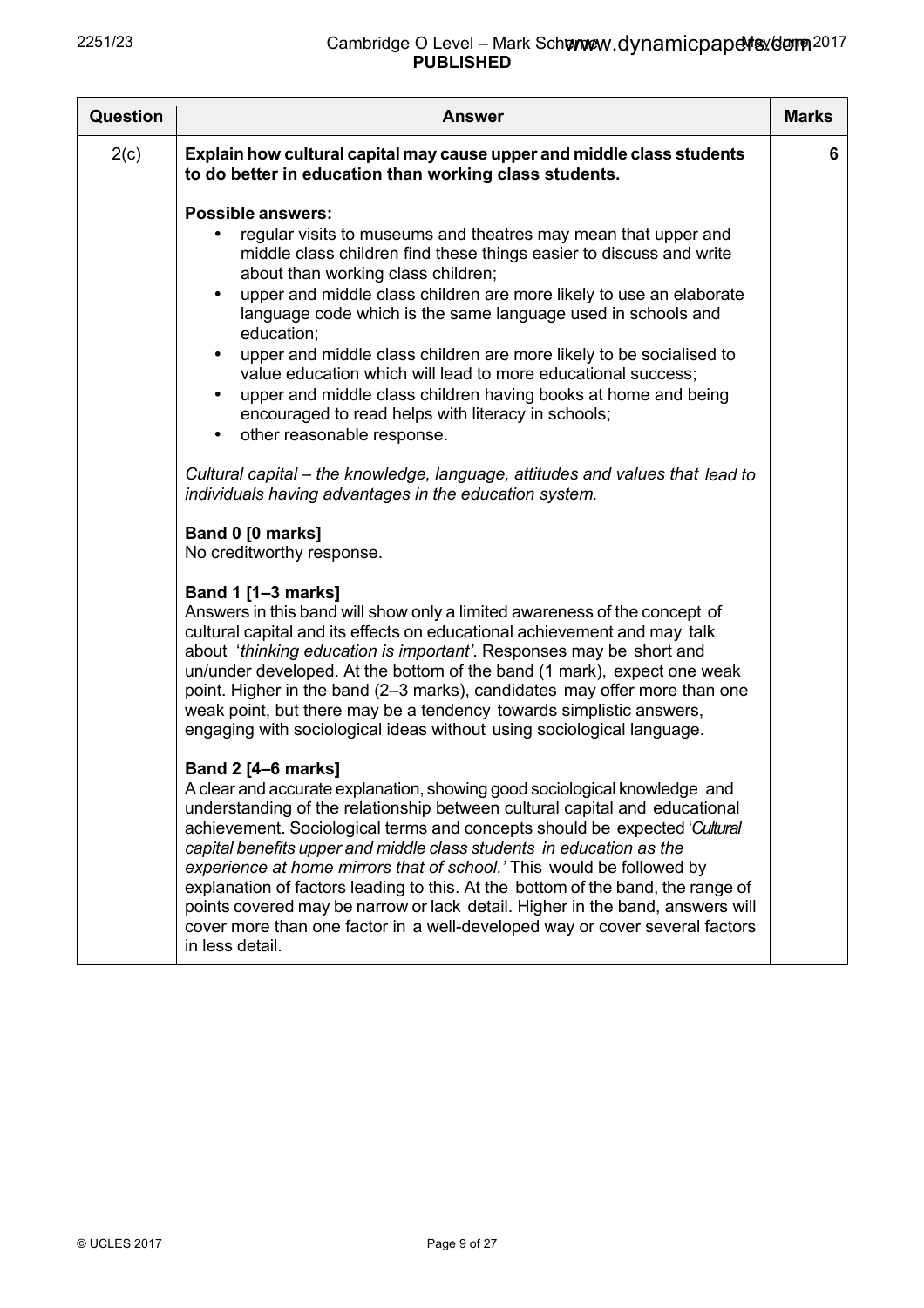| <b>Question</b> | Answer                                                                                                                                                                                                                                                                                                                                                                                                                                                                                                                                                                                                                                                                                                                                                                                                                                                                                                                                                                                                                                                                                                                                                                                                                                                                                                                                                                                                                                                                                           | <b>Marks</b> |
|-----------------|--------------------------------------------------------------------------------------------------------------------------------------------------------------------------------------------------------------------------------------------------------------------------------------------------------------------------------------------------------------------------------------------------------------------------------------------------------------------------------------------------------------------------------------------------------------------------------------------------------------------------------------------------------------------------------------------------------------------------------------------------------------------------------------------------------------------------------------------------------------------------------------------------------------------------------------------------------------------------------------------------------------------------------------------------------------------------------------------------------------------------------------------------------------------------------------------------------------------------------------------------------------------------------------------------------------------------------------------------------------------------------------------------------------------------------------------------------------------------------------------------|--------------|
| 2(d)            | Explain why the type of school a student attends is thought to have a<br>big influence on life chances.                                                                                                                                                                                                                                                                                                                                                                                                                                                                                                                                                                                                                                                                                                                                                                                                                                                                                                                                                                                                                                                                                                                                                                                                                                                                                                                                                                                          | 8            |
|                 | <b>Possible answers:</b><br>Private schools typically achieve the best examination results and thus<br>can positively affect life chances;<br>Comprehensive schools usually set and stream students; those in the<br>$\bullet$<br>higher sets/streams are likely to have better life chances than those<br>in the lower sets/streams:<br>Comprehensive schools are non-selective and thus with good<br>$\bullet$<br>examination results can lead to upward social mobility for some<br>students e.g. the working class;<br>Those with economic, social and cultural capital are able to get their<br>$\bullet$<br>children into the best schools and so give then the best opportunities<br>in terms of life chances;<br>Comprehensive schools have been accused of 'dumbing down' -<br>$\bullet$<br>bringing down standards because the brighter students have to work<br>at the same speed as the less able thus negatively affecting life<br>chances;<br>Single sex schools often achieve the best examination results, perhaps<br>because of there being fewer distractions, and so can affect life<br>chances;<br>Examination results achieved in school will determine the University<br>that is attended. Employers favour some Universities over others e.g.<br>Ivy League/Russell Group - this affects life chances;<br>Other reasonable response.<br>Candidates are likely to use localised examples in their answers and thus a<br>wide range of different schools may be referenced. |              |
|                 | Band 0 [0 marks]<br>No creditworthy response.<br><b>Band 1 [1-3 marks]</b><br>Answers in this band will show only a limited awareness of why the type of<br>school a student attends is thought to influence life chances. A tendency to<br>description is likely. Responses may be short and undeveloped, 'private'<br>schools get the best results' stated without explanation. Sociological terms<br>and concepts are unlikely to be used. At the bottom of the band (1 mark),<br>expect one weak point. Higher in the band (2-3 marks), candidates may<br>offer more than one weak point.                                                                                                                                                                                                                                                                                                                                                                                                                                                                                                                                                                                                                                                                                                                                                                                                                                                                                                    |              |
|                 | <b>Band 2 [4–6 marks]</b><br>Answers in this band will show basic sociological knowledge and<br>understanding of why the type of school a student attends is thought to<br>influence life chances. Responses may be underdeveloped and lacking in<br>range. 'Schools that are paid for by parents are able to have better facilities<br>and smaller class sizes' etc. At the bottom of the band, candidates are<br>unlikely to use sociological terms and concepts accurately. Higher in the<br>band, candidates may be beginning to use sociological terms and concepts<br>with greater accuracy. However, some aspects of the answer may only be<br>partially developed/explained.                                                                                                                                                                                                                                                                                                                                                                                                                                                                                                                                                                                                                                                                                                                                                                                                             |              |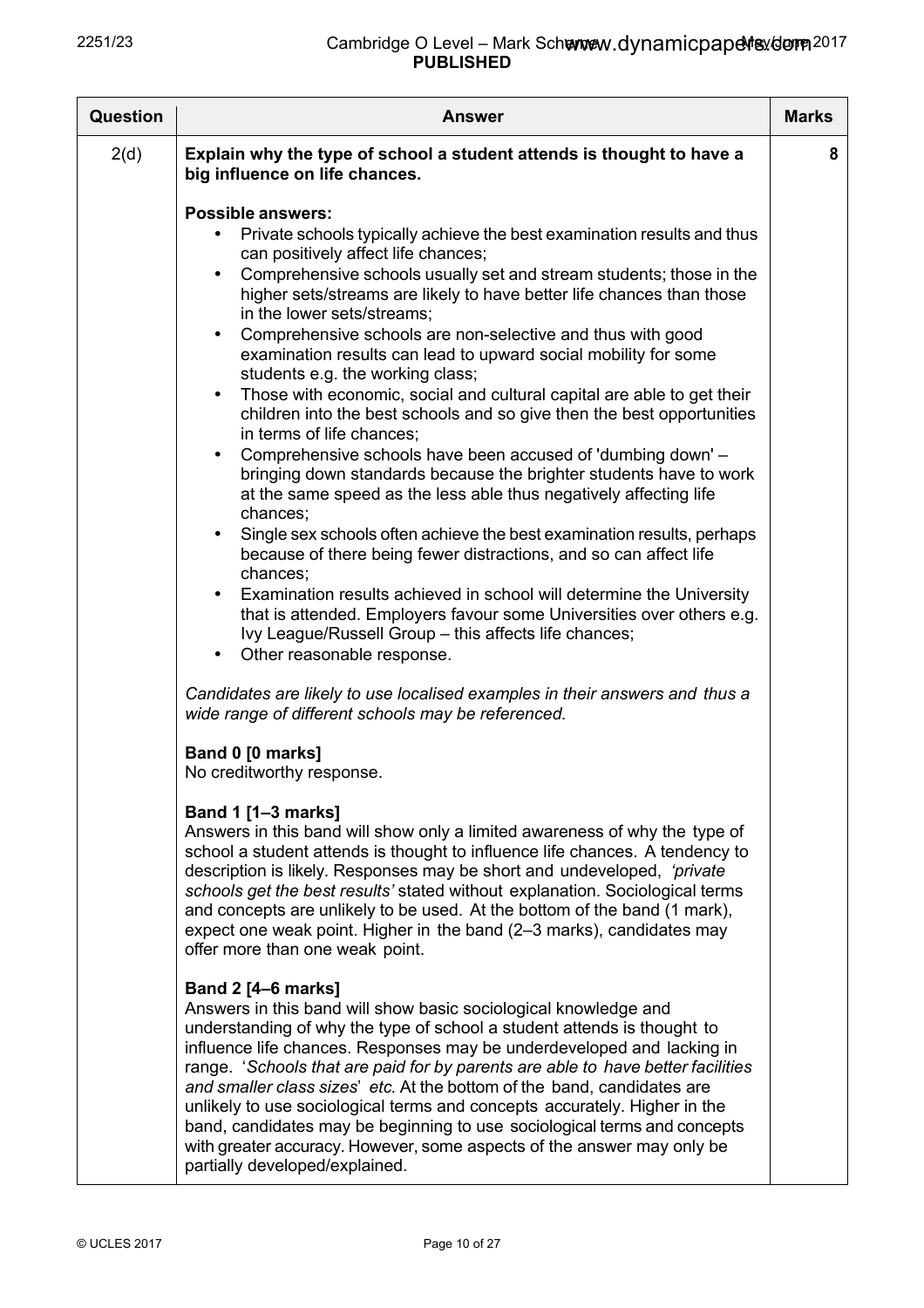| <b>Question</b> | <b>Answer</b>                                                                                                                                                                                                                                                                                                                                                                                                                                                                                                                                                                                                                                                                                                                                                                                                                                                                                            | <b>Marks</b> |
|-----------------|----------------------------------------------------------------------------------------------------------------------------------------------------------------------------------------------------------------------------------------------------------------------------------------------------------------------------------------------------------------------------------------------------------------------------------------------------------------------------------------------------------------------------------------------------------------------------------------------------------------------------------------------------------------------------------------------------------------------------------------------------------------------------------------------------------------------------------------------------------------------------------------------------------|--------------|
| 2(d)            | <b>Band 3 [7-8 marks]</b><br>Answers in this band will show good sociological knowledge and<br>understanding of why the type of school a student attends is thought to<br>influence life chances and will be well developed and explained.<br>Selective education is where students are chosen to attend a school usually<br>because of their ability. These are typically private schools. Classes here are<br>small and students get a lot of teacher attention in order to help them learn.<br>Education is highly valued and therefore a pro-school culture is the norm'.<br>They can then expand on the explanation of this and other factors as<br>necessary. Sociological terms and concepts will be used accurately overall.<br>Answers will be well focused on the question and there will be a range of<br>reasons presented. At the top of the band explanations will be clear<br>throughout. |              |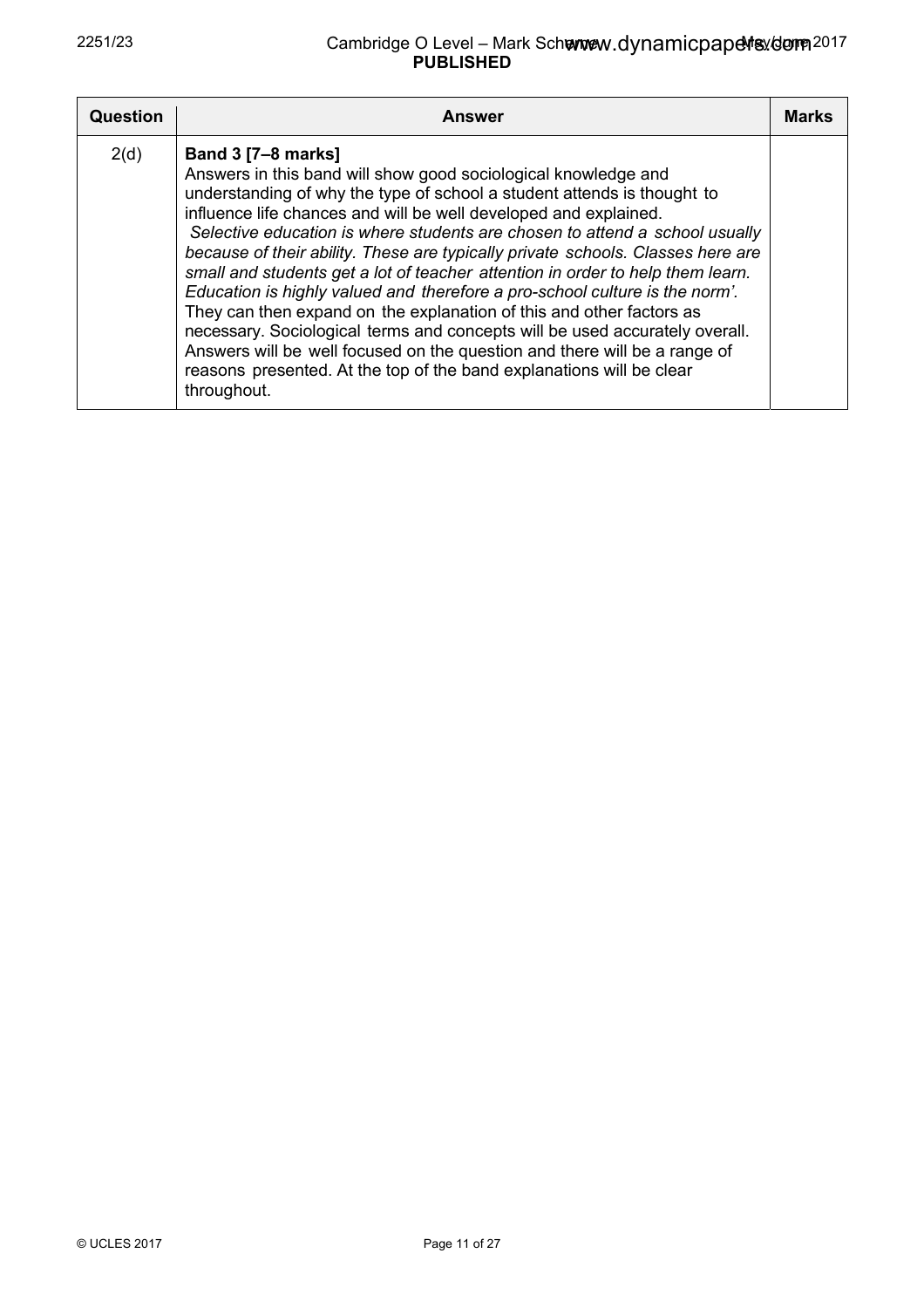| <b>Question</b> | <b>Answer</b>                                                                                                                                                                                                                                                                                                                                                                                                                                                                                                                                                                                                                                                                                                                                                                                                                                                                                                                                                                                                                                                                                                                                                                                                                                                                                                                         | <b>Marks</b> |
|-----------------|---------------------------------------------------------------------------------------------------------------------------------------------------------------------------------------------------------------------------------------------------------------------------------------------------------------------------------------------------------------------------------------------------------------------------------------------------------------------------------------------------------------------------------------------------------------------------------------------------------------------------------------------------------------------------------------------------------------------------------------------------------------------------------------------------------------------------------------------------------------------------------------------------------------------------------------------------------------------------------------------------------------------------------------------------------------------------------------------------------------------------------------------------------------------------------------------------------------------------------------------------------------------------------------------------------------------------------------|--------------|
| 2(e)            | To what extent are teachers responsible for an individual's educational<br>achievement?                                                                                                                                                                                                                                                                                                                                                                                                                                                                                                                                                                                                                                                                                                                                                                                                                                                                                                                                                                                                                                                                                                                                                                                                                                               | 15           |
|                 | <b>Possible answers: For:</b><br>teachers act as role models to their students;<br>teacher labelling may lead to self-fulfilling prophecies for some<br>٠<br>students;<br>teachers may cause the halo effect through their positive attitudes<br>٠<br>towards some students;<br>Becker claims that teachers judge students on factors such as speech,<br>٠<br>personality, dress, behaviour and attitude to work;<br>students from lower class backgrounds may be seen as disruptive and<br>٠<br>lacking in motivation;<br>teachers may make assumptions about students from different ethnic<br>٠<br>groups;<br>teacher assessment of students may influence the sets and streams<br>they are placed into;<br>other reasonable response.                                                                                                                                                                                                                                                                                                                                                                                                                                                                                                                                                                                             |              |
|                 | <b>Against:</b><br>students are not passive but instead can reject or negotiate any labels<br>that are placed upon them;<br>schools as institutions may be more influential than teachers e.g. the<br>٠<br>type of school attended;<br>schools are still seen as patriarchal institutions that see males in the<br>majority of positions of power;<br>home factors may be more important – money, crowded spaces, poor<br>٠<br>diet etc.;<br>attitudes to education may be the most important factor in determining<br>٠<br>educational success - from students and parents;<br>factors such as social class, gender and ethnicity may be the most<br>٠<br>important factors in determining educational achievement;<br>the peer group that the student is in may be a very important factor<br>e.g. anti-school subcultures;<br>language codes may be a very important factor e.g. different<br>languages, elaborate and restricted codes;<br>material deprivation and poverty may be the most important factor in<br>determining an individual's educational success;<br>Cultural factors such as values, attitude to education and levels of<br>cultural capital may determine an individual's educational success;<br>other reasonable response.<br>٠<br>Candidates should consider the role that teachers play in determining an |              |
|                 | individual's educational achievement alongside other factors such as the<br>school, the peer group and home factors.                                                                                                                                                                                                                                                                                                                                                                                                                                                                                                                                                                                                                                                                                                                                                                                                                                                                                                                                                                                                                                                                                                                                                                                                                  |              |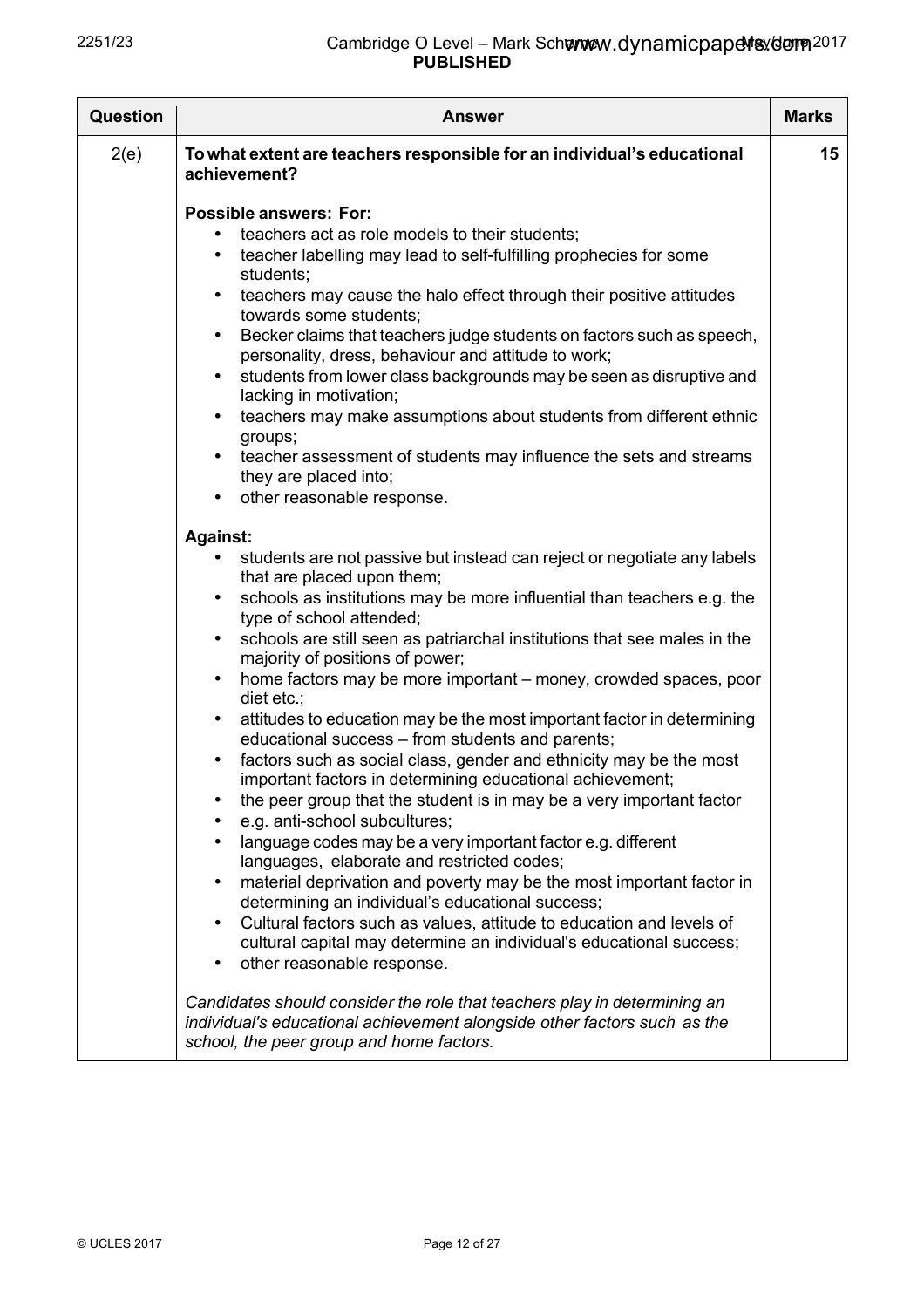| <b>Question</b> | <b>Answer</b>                                                                                                                                                                                                                                                                                                                                                                                                                                                                                                                                                                                                                                                                                                                                                                                                                                                                                                                                                                                                                                    | <b>Marks</b> |
|-----------------|--------------------------------------------------------------------------------------------------------------------------------------------------------------------------------------------------------------------------------------------------------------------------------------------------------------------------------------------------------------------------------------------------------------------------------------------------------------------------------------------------------------------------------------------------------------------------------------------------------------------------------------------------------------------------------------------------------------------------------------------------------------------------------------------------------------------------------------------------------------------------------------------------------------------------------------------------------------------------------------------------------------------------------------------------|--------------|
| 2(e)            | Band 0 [0 marks]<br>No creditworthy response.                                                                                                                                                                                                                                                                                                                                                                                                                                                                                                                                                                                                                                                                                                                                                                                                                                                                                                                                                                                                    |              |
|                 | <b>Band 1 [1-4 marks]</b><br>Answers in this band may be vague and largely based on common sense<br>showing limited knowledge of the extent to which teachers are responsible<br>for an individual's educational achievement. Use of sociological terms or<br>concepts is very unlikely. Responses may be short, undeveloped and one-<br>sided. Teachers pick on some students. Teachers are better qualified in<br>private schools. Teachers decide what set a student goes in. Lower in the<br>band (1–2 marks), expect one or two weak points. Higher in the band (3–4<br>marks) candidates may offer more than two points or provide a weak definition<br>of key terms, teachers spend a lot of time with students, in the question.                                                                                                                                                                                                                                                                                                         |              |
|                 | <b>Band 2 [5-8 marks]</b><br>In this band candidates will show some basic knowledge of the extent to<br>which teachers are responsible for an individual's educational achievement.<br>Alternatively, they may offer an answer which is list-like in nature but there<br>will be no real attempt to assess the issues raised by the question. There<br>may be limited/some use of sociological terms or concepts. Responses may<br>be underdeveloped and lack range.<br>Answers may be simplistic and two-sided responses are unlikely teachers<br>stereotype some students as good and some as bad.<br>Teachers are normally middle class so prefer these types of students etc.<br>Lower in the band, the response will be rather narrow in the points covered<br>and there will be little development. Higher in the band, more points will be<br>covered and there will be limited development of some points. Alternatively,<br>a list-like answer with little development covering both sides of the argument<br>may score up to 8 marks.  |              |
|                 | A one-sided answer cannot score higher than 8 marks.                                                                                                                                                                                                                                                                                                                                                                                                                                                                                                                                                                                                                                                                                                                                                                                                                                                                                                                                                                                             |              |
|                 | Band 3 [9-12 marks]<br>Answers in this band will show good sociological knowledge and<br>understanding of the extent to which teachers are responsible for an<br>individual's educational achievement. Sociological terms and concepts will be<br>used with greater accuracy and/or frequency. For the most part, answers will<br>be well developed, focused on the question and there will be a range of points<br>presented. Candidates may say that teachers may well label students<br>negatively or positively but students do not have to accept these labels. OR<br>The peer group that a student is in is likely to be more influential than the<br>teacher as young people are highly influenced by their peer group and want to<br>conform with them as much as possible. There will be a two-sided response<br>but this may be unbalanced. At the bottom of the band, candidates may<br>provide a narrower range of well-developed points. At the top of the band,<br>expect a wider range of points and clear focus on the question. |              |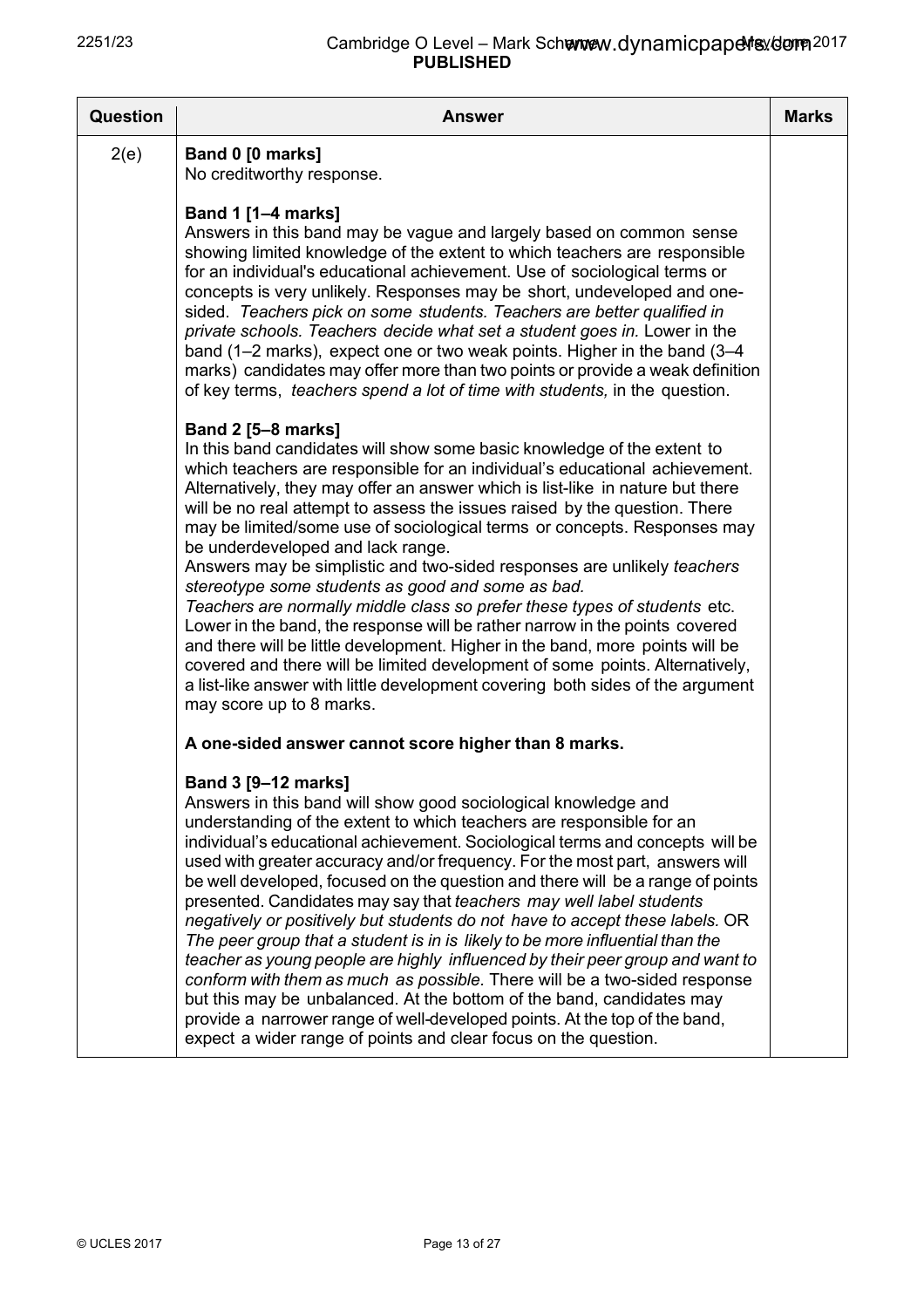| <b>Question</b> | <b>Answer</b>                                                                                                                                                                                                                                                                                                                                                                                                                                                                                                                                                                                                                                                                                                                                                                                                                                                                               | <b>Marks</b> |
|-----------------|---------------------------------------------------------------------------------------------------------------------------------------------------------------------------------------------------------------------------------------------------------------------------------------------------------------------------------------------------------------------------------------------------------------------------------------------------------------------------------------------------------------------------------------------------------------------------------------------------------------------------------------------------------------------------------------------------------------------------------------------------------------------------------------------------------------------------------------------------------------------------------------------|--------------|
| 2(e)            | Band 4 [13-15 marks]<br>Answers in this band will show excellent knowledge and understanding of the<br>extent to which teachers are responsible for an individual's educational<br>achievement. There will be a strong grasp of the argument as well as<br>accurate and frequent use of sociological terms and concepts. Answers will<br>be well developed, clearly focused on the question and discuss a wide<br>range of points. Responses will be two-sided and balanced. At the bottom of<br>the band (13 marks), the answer may lack a specific conclusion. Higher in<br>the band, there will be a clear attempt to offer an assessment of the 'To what<br>extent?' part of the question through a focused conclusion. Candidates<br>should show consideration of points for and against the idea of teachers<br>affecting educational achievement, citing some of the examples given. |              |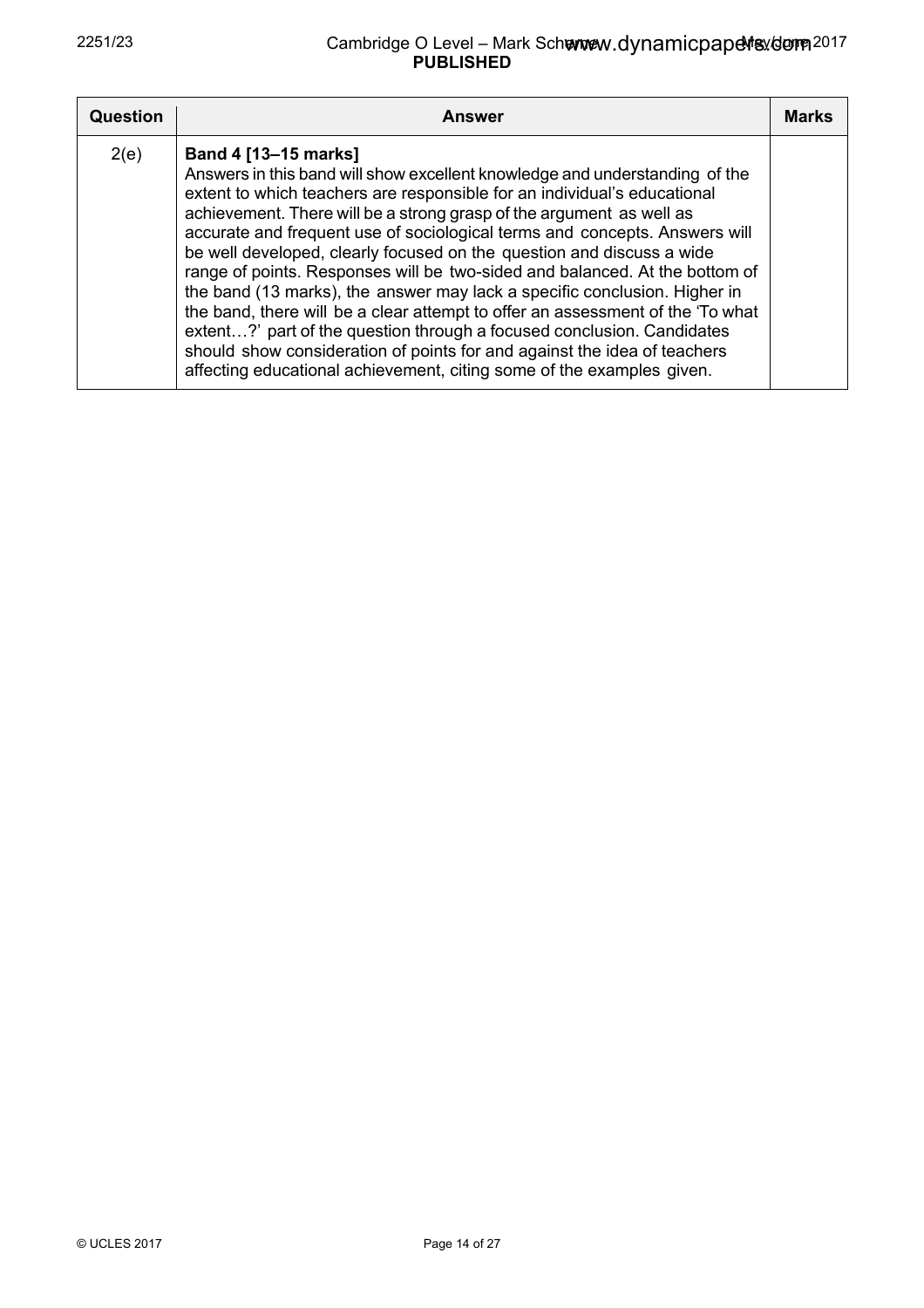| <b>Question</b>                                                                                                                                                                                                                                                                                          | <b>Answer</b>                                                                                                                                                                                                                                                                                                                                                                                                                                                                                                                                                                                                                                                 | <b>Marks</b> |
|----------------------------------------------------------------------------------------------------------------------------------------------------------------------------------------------------------------------------------------------------------------------------------------------------------|---------------------------------------------------------------------------------------------------------------------------------------------------------------------------------------------------------------------------------------------------------------------------------------------------------------------------------------------------------------------------------------------------------------------------------------------------------------------------------------------------------------------------------------------------------------------------------------------------------------------------------------------------------------|--------------|
| Most sociologists believe that crime has a negative effect on society and therefore use methods<br>such as victim surveys to establish a clear picture of the crimes committed and by whom. Others<br>believe that crime and punishment can actually have an important and positive function in society. |                                                                                                                                                                                                                                                                                                                                                                                                                                                                                                                                                                                                                                                               |              |
| 3(a)                                                                                                                                                                                                                                                                                                     | What is meant by the term 'victim survey'?<br>One mark for partial definition, asking about crime.<br>Two marks for clear definition, questionnaires or interviews asking people<br>what crimes they have been a victim of.                                                                                                                                                                                                                                                                                                                                                                                                                                   | $\mathbf{2}$ |
| 3(b)                                                                                                                                                                                                                                                                                                     | Describe two cybercrimes.<br><b>Possible answers:</b><br>spreading computer viruses;<br>fraud and computer scams;<br>identity theft;<br>cyber stalking and cyber bullying;<br>trade in illegal goods via the internet;<br>cyber terrorism e.g. hacking into a Government website;<br>recruitment by terrorist groups of new members - cyber grooming;<br>websites with obscene or offensive content;<br>sexual offences using technology e.g. grooming/child abuse;<br>$\bullet$<br>other reasonable response.<br>One mark for each point correctly identified (up to maximum of two).<br>One mark for each point that is developed (up to a maximum of two). | 4            |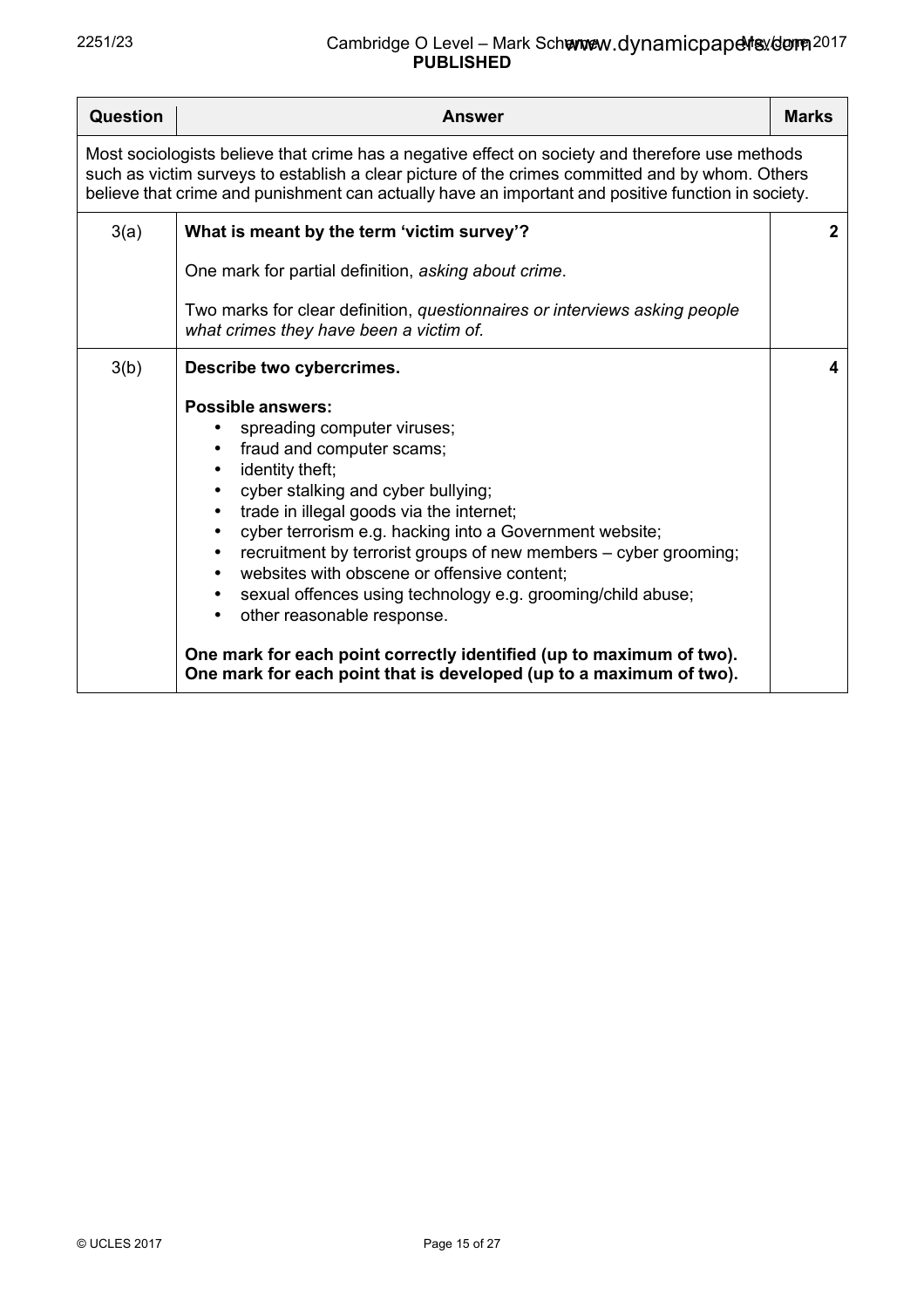| Question | <b>Answer</b>                                                                                                                                                                                                                                                                                                                                                                                                                                                                                                                                                                                                                                                                                                                                                                                                                                                                                                                                                             | <b>Marks</b> |
|----------|---------------------------------------------------------------------------------------------------------------------------------------------------------------------------------------------------------------------------------------------------------------------------------------------------------------------------------------------------------------------------------------------------------------------------------------------------------------------------------------------------------------------------------------------------------------------------------------------------------------------------------------------------------------------------------------------------------------------------------------------------------------------------------------------------------------------------------------------------------------------------------------------------------------------------------------------------------------------------|--------------|
| 3(c)     | Explain how crime and punishment can have a positive function in<br>society.                                                                                                                                                                                                                                                                                                                                                                                                                                                                                                                                                                                                                                                                                                                                                                                                                                                                                              | 6            |
|          | <b>Possible answers:</b><br>crime and punishment serve to reinforce the correct shared norms and<br>values in society;<br>crime and punishment reinforce the acceptable boundaries of behaviour<br>$\bullet$<br>in society;<br>crime and punishment can be used to deter others from crime e.g. a<br>$\bullet$<br>warning function;<br>Functionalist theory of crime e.g. certain levels of crime and deviance<br>$\bullet$<br>are functional;<br>crime can indicate that a change in the law is necessary to reflect<br>$\bullet$<br>changing social attitudes, e.g. social protests/riots etc.;<br>conflict theory ideas – crime can be indicative of institutional<br>$\bullet$<br>racism/structural inequalities in society;<br>other reasonable response.<br>$\bullet$<br>Candidates may choose to talk about crime and punishment generally here or<br>may focus on specific crimes and punishments to illustrate the points made.<br>Either way is fine to credit. |              |
|          | Band 0 [0 marks]<br>No creditworthy response.                                                                                                                                                                                                                                                                                                                                                                                                                                                                                                                                                                                                                                                                                                                                                                                                                                                                                                                             |              |
|          | Band 1 [1-3 marks]<br>Answers in this band will show only a limited awareness of the concept of<br>crime and punishment being functional and may talk about 'crime and<br>punishment remind us what we should not do'. Responses may be short and<br>un/under developed. At the bottom of the band (1 mark), expect one weak<br>point. Higher in the band (2–3 marks), candidates may offer more than one<br>weak point, but there may be a tendency towards simplistic answers,<br>engaging with sociological ideas without using sociological language.                                                                                                                                                                                                                                                                                                                                                                                                                 |              |
|          | <b>Band 2 [4-6 marks]</b><br>A clear and accurate explanation, showing good sociological knowledge and<br>understanding of the concept of crime and punishment being functional.<br>Sociological terms and concepts should be expected 'Seeing how criminals<br>are punished through the media deters others in society from committing<br>similar offences themselves. This reinforces social cohesion and reminds<br>society of its shared values.' This would be followed by explanation of factors<br>leading to this. At the bottom of the band, the range of points covered may<br>be narrow or lack detail. Higher in the band, answers will cover more than<br>one factor in a well-developed way or cover several factors in less detail.                                                                                                                                                                                                                        |              |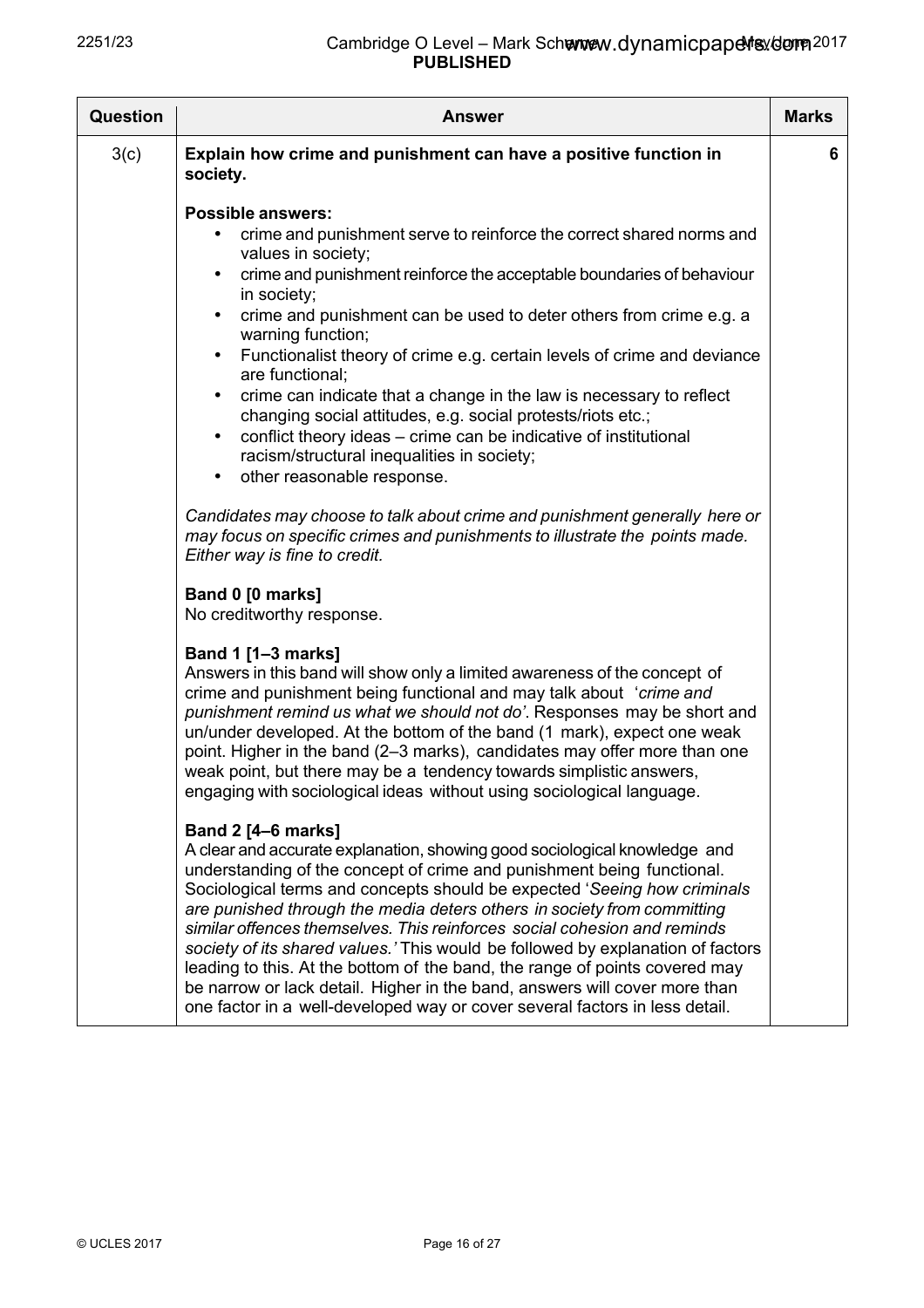| <b>Question</b> | <b>Answer</b>                                                                                                                                                                                                                                                                                                                                                                                                                                                                                                                                                                                                                                                                                                                                                                                                                                                                          | <b>Marks</b> |
|-----------------|----------------------------------------------------------------------------------------------------------------------------------------------------------------------------------------------------------------------------------------------------------------------------------------------------------------------------------------------------------------------------------------------------------------------------------------------------------------------------------------------------------------------------------------------------------------------------------------------------------------------------------------------------------------------------------------------------------------------------------------------------------------------------------------------------------------------------------------------------------------------------------------|--------------|
| 3(d)            | Explain why prison may deter people from committing crime.                                                                                                                                                                                                                                                                                                                                                                                                                                                                                                                                                                                                                                                                                                                                                                                                                             | 8            |
|                 | <b>Possible answers:</b><br>people do not want to lose their freedom;<br>prisons are a powerful agent of social control that controls all aspects<br>$\bullet$<br>of day to day living;<br>prisoners are unable to see their friends and loved ones and can be<br>$\bullet$<br>lonely places;<br>prisons are often rife with bullying and abuse;<br>$\bullet$<br>going to prison can stigmatise people and make it difficult to find<br>$\bullet$<br>employment when released;<br>prisons are portrayed negatively through the media and thus are seen<br>$\bullet$<br>to be undesirable;<br>some prisons require prisoners to complete daily work and chores,<br>$\bullet$<br>this can often be difficult and physically hard;<br>people who haven't been to prison have a fear of going there which<br>$\bullet$<br>deters them from committing crime;<br>other reasonable response. |              |
|                 | Band 0 [0 marks]<br>No creditworthy response.                                                                                                                                                                                                                                                                                                                                                                                                                                                                                                                                                                                                                                                                                                                                                                                                                                          |              |
|                 | Band 1 [1-3 marks]<br>Answers in this band will show only a limited awareness of why prisons may<br>deter people from committing crime. A tendency to description is likely.<br>Responses may be short and undeveloped, 'prisons are scary places' stated<br>without explanation. Sociological terms and concepts are unlikely to be<br>used. At the bottom of the band (1 mark), expect one weak point. Higher in<br>the band (2-3 marks), candidates may offer more than one weak point.                                                                                                                                                                                                                                                                                                                                                                                             |              |
|                 | <b>Band 2 [4-6 marks]</b><br>Answers in this band will show basic sociological knowledge and<br>understanding of why prisons may deter people from committing crime.<br>Responses may be underdeveloped and lacking in range. 'Prisons are shown'<br>negatively in the media so people don't want to go there.' 'Prisoners can be<br>labelled for life so this makes getting a job difficult' etc. At the bottom of the<br>band, candidates are unlikely to use sociological terms and concepts<br>accurately. Higher in the band, candidates may be beginning to use<br>sociological terms and concepts with greater accuracy. However, some<br>aspects of the answer may only be partially developed/explained.                                                                                                                                                                      |              |
|                 | <b>Band 3 [7-8 marks]</b><br>Answers in this band will show good sociological knowledge and<br>understanding of why prisons may deter people from committing crimes and<br>will be well developed and explained. 'Prisons can deter people from<br>committing crime because they are a powerful agent of social control.<br>Prisoners lose their freedom and ultimately have to conform to someone<br>else's rules and decisions. This can lead to extreme loneliness, isolation and<br>mental health issues'. They can then expand on the explanation of this and<br>other factors as necessary. Sociological terms and concepts will be used<br>accurately overall. Answers will be well focused on the question and there will<br>be a range of reasons presented. At the top of the band explanations will be<br>clear throughout.                                                 |              |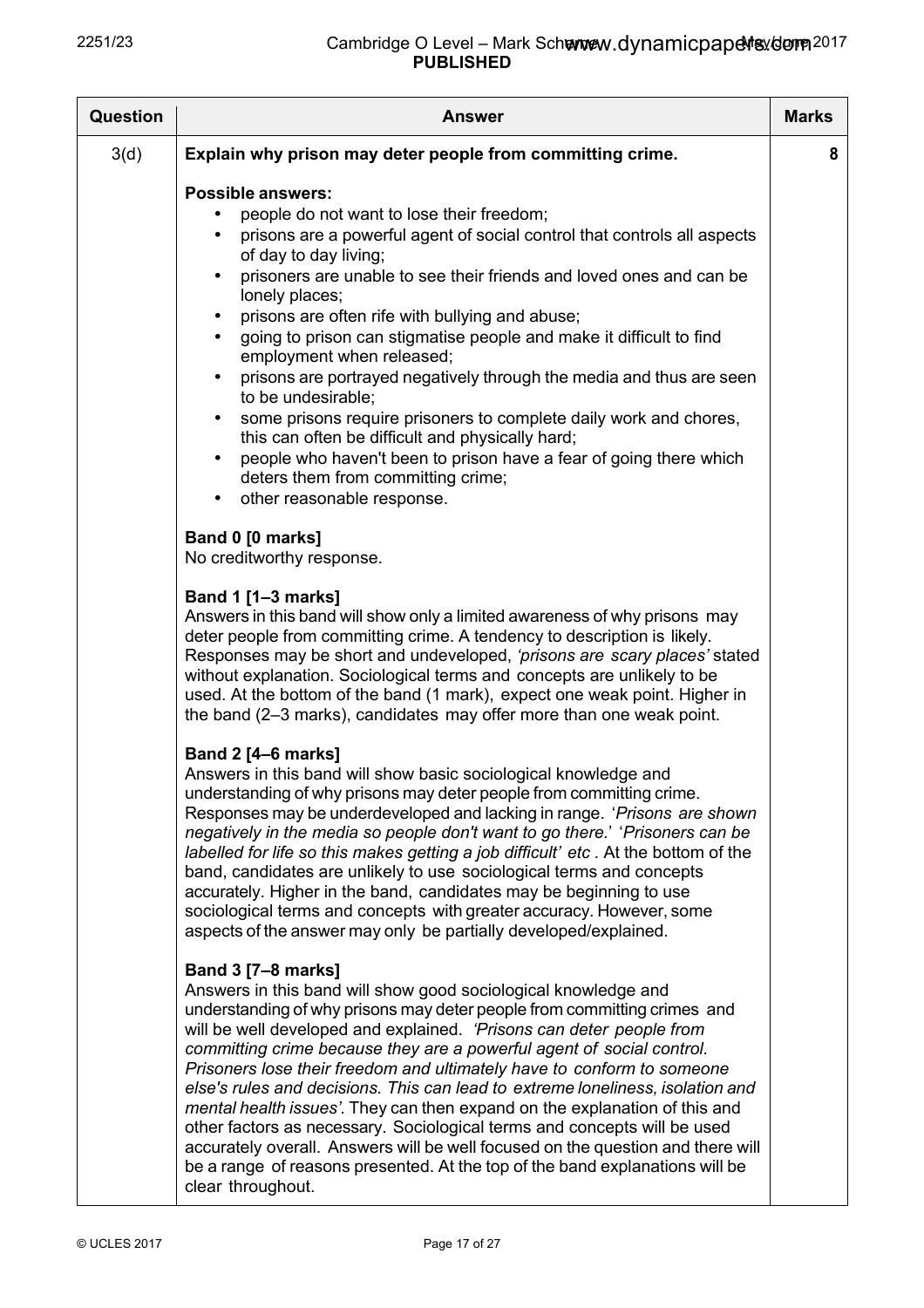| <b>Question</b> | <b>Answer</b>                                                                                                                                                                                                                                                                                                                                                                                                                                                                                                                                                                                                                                                                                                                                                                                                                                                                                                                                                                                                                                                                                                                                                                     | <b>Marks</b> |
|-----------------|-----------------------------------------------------------------------------------------------------------------------------------------------------------------------------------------------------------------------------------------------------------------------------------------------------------------------------------------------------------------------------------------------------------------------------------------------------------------------------------------------------------------------------------------------------------------------------------------------------------------------------------------------------------------------------------------------------------------------------------------------------------------------------------------------------------------------------------------------------------------------------------------------------------------------------------------------------------------------------------------------------------------------------------------------------------------------------------------------------------------------------------------------------------------------------------|--------------|
| 3(e)            | To what extent can labelling theory explain why people commit crime?                                                                                                                                                                                                                                                                                                                                                                                                                                                                                                                                                                                                                                                                                                                                                                                                                                                                                                                                                                                                                                                                                                              | 15           |
|                 | <b>Possible answers: For:</b><br>labelling can lead to a master status e.g. of 'criminal' that becomes<br>the way a person is thought of and treated;<br>being labelled negatively can lead to a self-fulfilling prophecy whereby<br>a person lives up to the label they have been given;<br>public labelling of an individual can lead to a loss of status and those<br>$\bullet$<br>important to a person and therefore results in higher levels of<br>deviance;<br>being labelled may prevent legitimate career and life opportunities and<br>$\bullet$<br>so a deviant career may be adopted;<br>Becker and the interactionist approach may be discussed;<br>$\bullet$<br>labelling typically happens by the powerful onto the less powerful and<br>$\bullet$<br>so creates a social perception of who the criminals are vantage the<br>powerful groups in society;<br>labelling of individuals and groups as criminals can lead to moral panics<br>$\bullet$<br>in the media whereby these people become further stigmatised as folk<br>devils. This makes it more likely that they will continue in their criminal<br>behaviour;<br>Other reasonable response.<br>$\bullet$ |              |
|                 | <b>Against:</b><br>individuals can reject the labels they have been given;<br>$\bullet$<br>criminal behaviour may be caused by status frustration e.g. this is the<br>$\bullet$<br>only way some individuals can gain status in society;<br>feminists believe criminal behaviour may be due to the culture of<br>$\bullet$<br>masculinity - males need to prove their masculinity and crime is one<br>way of doing so;<br>crime may be more about control and power than a label e.g.<br>$\bullet$<br>domestic violence and abuse;<br>labelling theory does not explain the crimes committed by those<br>$\bullet$                                                                                                                                                                                                                                                                                                                                                                                                                                                                                                                                                                |              |
|                 | groups/individuals in society who have not been labelled e.g. white<br>collar criminals etc.;<br>crime may be caused by material and relative deprivation – they do<br>$\bullet$<br>not have the means to buy what they want. In a consumer society this<br>is an increasing problem;<br>feeling marginalised and alienated in society may be a cause of crime<br>$\bullet$<br>e.g. some ethnic minority groups;<br>$\bullet$<br>poor socialisation in families may be a cause of crime e.g. The New<br>Right view;<br>a lack of social control in society e.g. 'going soft' may lead to<br>$\bullet$<br>increased levels of crime as people believe they can get away with it;<br>Merton's strain theory may better explain crime – in capitalist societies<br>$\bullet$<br>not everybody can be successful and this leads to people finding<br>alternative ways to get what they want;<br>other reasonable response.<br>$\bullet$                                                                                                                                                                                                                                               |              |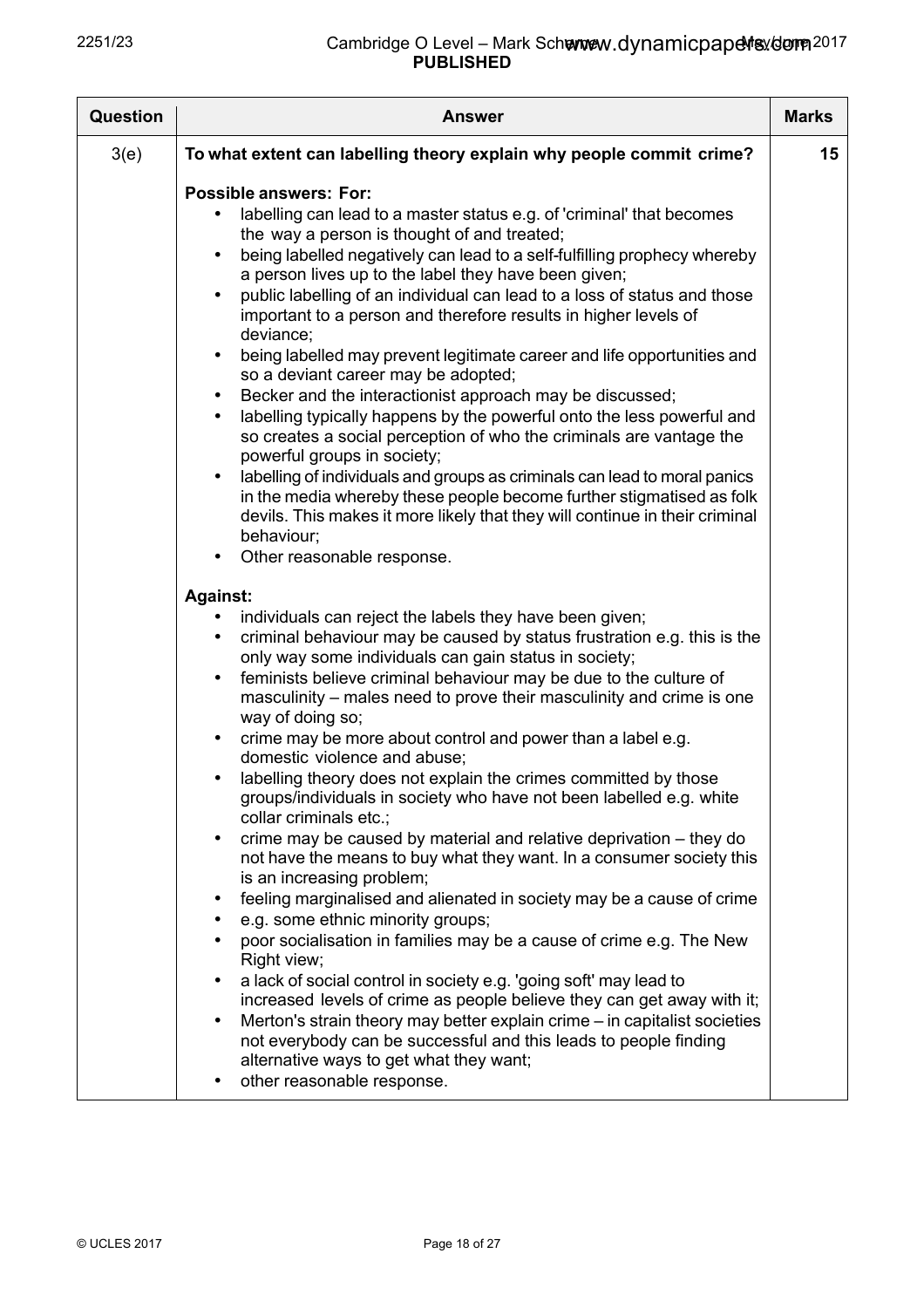| <b>Question</b> | <b>Answer</b>                                                                                                                                                                                                                                                                                                                                                                                                                                                                                                                                                                                                                                                                                                                                                                                                                                                                                                                                                                                                                                          | <b>Marks</b> |
|-----------------|--------------------------------------------------------------------------------------------------------------------------------------------------------------------------------------------------------------------------------------------------------------------------------------------------------------------------------------------------------------------------------------------------------------------------------------------------------------------------------------------------------------------------------------------------------------------------------------------------------------------------------------------------------------------------------------------------------------------------------------------------------------------------------------------------------------------------------------------------------------------------------------------------------------------------------------------------------------------------------------------------------------------------------------------------------|--------------|
| 3(e)            | Band 0 [0 marks]<br>No creditworthy response.                                                                                                                                                                                                                                                                                                                                                                                                                                                                                                                                                                                                                                                                                                                                                                                                                                                                                                                                                                                                          |              |
|                 | <b>Band 1 [1-4 marks]</b><br>Answers in this band may be vague and largely based on common sense<br>showing limited knowledge of the extent to which labelling theory can explain<br>why people commit crime. Use of sociological terms or concepts is very<br>unlikely. Responses may be short, undeveloped and one-sided. Some<br>people are picked on in society. People may act the way they are expected<br>to. Lower in the band (1-2 marks), expect one or two weak points. Higher in<br>the band (3–4 marks) candidates may offer more than two points or provide<br>a weak definition of key terms, labelling is being thought of in a particular<br>way, in the question.                                                                                                                                                                                                                                                                                                                                                                    |              |
|                 | <b>Band 2 [5-8 marks]</b><br>In this band candidates will show some basic knowledge of the extent to<br>which labelling theory can explain why people commit crime.<br>Alternatively, they may offer an answer which is list-like in nature but there<br>will be no real attempt to assess the issues raised by the question. There may<br>be limited/some use of sociological terms or concepts.<br>Responses may be underdeveloped and lack range. Answers may be<br>simplistic and two-sided responses are unlikely The media shows some<br>people as criminals and so people believe they are. Labelling makes people<br>think of others in a negative way etc. Lower in the band, the response will be<br>rather narrow in the points covered and there will be little development.<br>Higher in the band, more points will be covered and there will be limited<br>development of some points. Alternatively, a list-like answer with little<br>development covering both sides of the argument may score up to 8 marks.                         |              |
|                 | A one-sided answer cannot score higher than 8 marks.                                                                                                                                                                                                                                                                                                                                                                                                                                                                                                                                                                                                                                                                                                                                                                                                                                                                                                                                                                                                   |              |
|                 | Band 3 [9-12 marks]<br>Answers in this band will show good sociological knowledge and<br>understanding of the extent to which labelling theory can explain why people<br>commit crime. Sociological terms and concepts will be used with greater<br>accuracy and/or frequency. For the most part, answers will be well<br>developed, focused on the question and there will be a range of points<br>presented. Candidates may say that whilst labels can lead some people to<br>adopt a self-fulfilling prophecy, not everyone lives up to the label they have<br>been given Or labelling theory stigmatises individuals making it hard for<br>them to find work but other factors such as a lack of proper socialisation in<br>the family can also be responsible for causing crime. There will be a two-<br>sided response but this may be unbalanced. At the bottom of the band,<br>candidates may provide a narrower range of well-developed points. At the<br>top of the band, expect a wider range of points and clear focus on the<br>question. |              |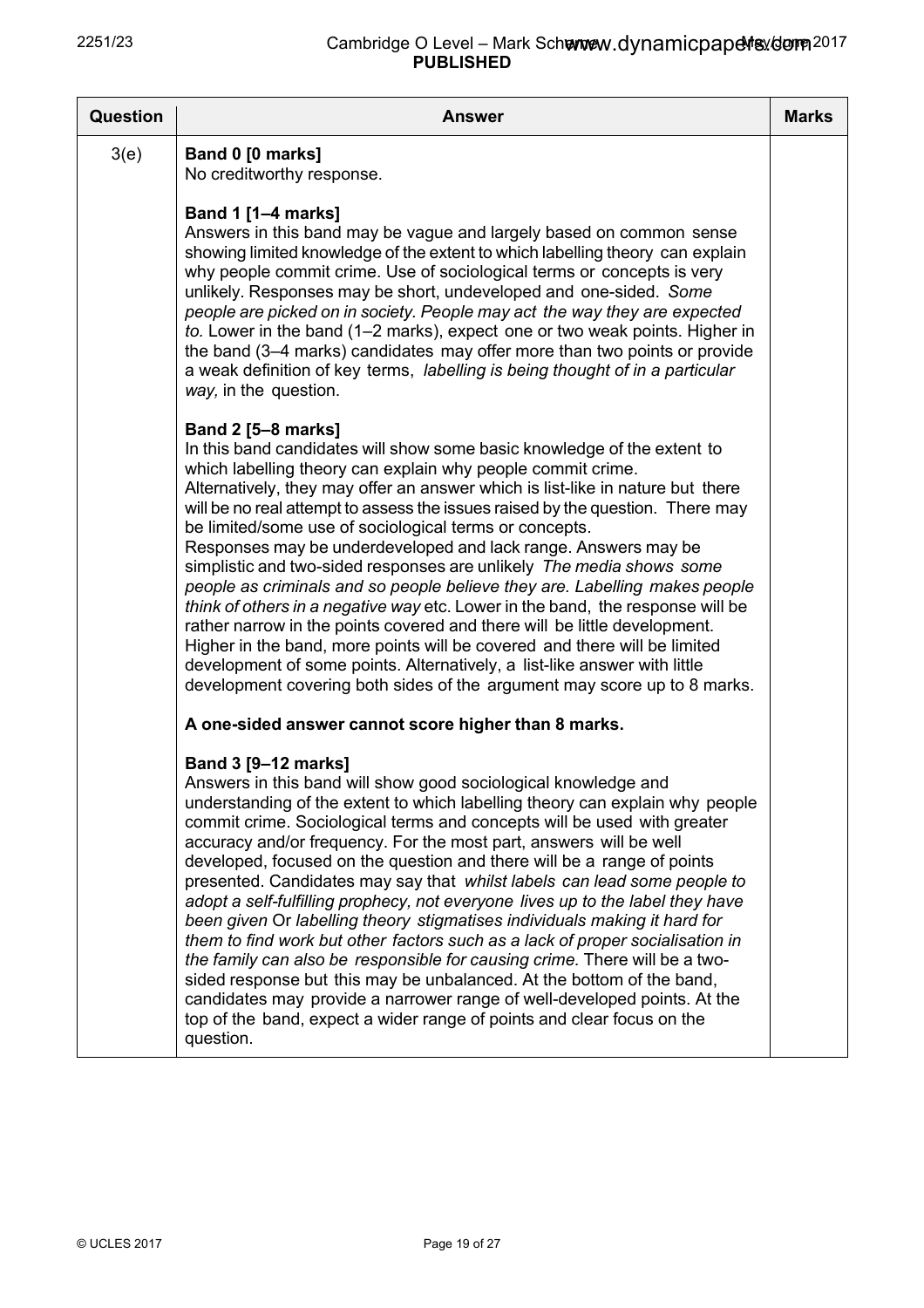| <b>Question</b> | <b>Answer</b>                                                                                                                                                                                                                                                                                                                                                                                                                                                                                                                                                                                                                                                                                                                                                                                                                                                          | <b>Marks</b> |
|-----------------|------------------------------------------------------------------------------------------------------------------------------------------------------------------------------------------------------------------------------------------------------------------------------------------------------------------------------------------------------------------------------------------------------------------------------------------------------------------------------------------------------------------------------------------------------------------------------------------------------------------------------------------------------------------------------------------------------------------------------------------------------------------------------------------------------------------------------------------------------------------------|--------------|
| 3(e)            | Band 4 [13-15 marks]<br>Answers in this band will show excellent knowledge and understanding of the<br>extent to which labelling theory explains why people commit crime. There will<br>be a strong grasp of the argument as well as accurate and frequent use of<br>sociological terms and concepts. Answers will be well developed, clearly<br>focused on the question and discuss a wide range of points. Responses will<br>be two-sided and balanced. At the bottom of the band (13 marks), the<br>answer may lack a specific conclusion. Higher in the band, there will be a<br>clear attempt to offer an assessment of the 'To what extent?' part of the<br>question through a focused conclusion. Candidates should show<br>consideration of points for and against the idea of labelling causing people to<br>commit crime, citing some of the examples given. |              |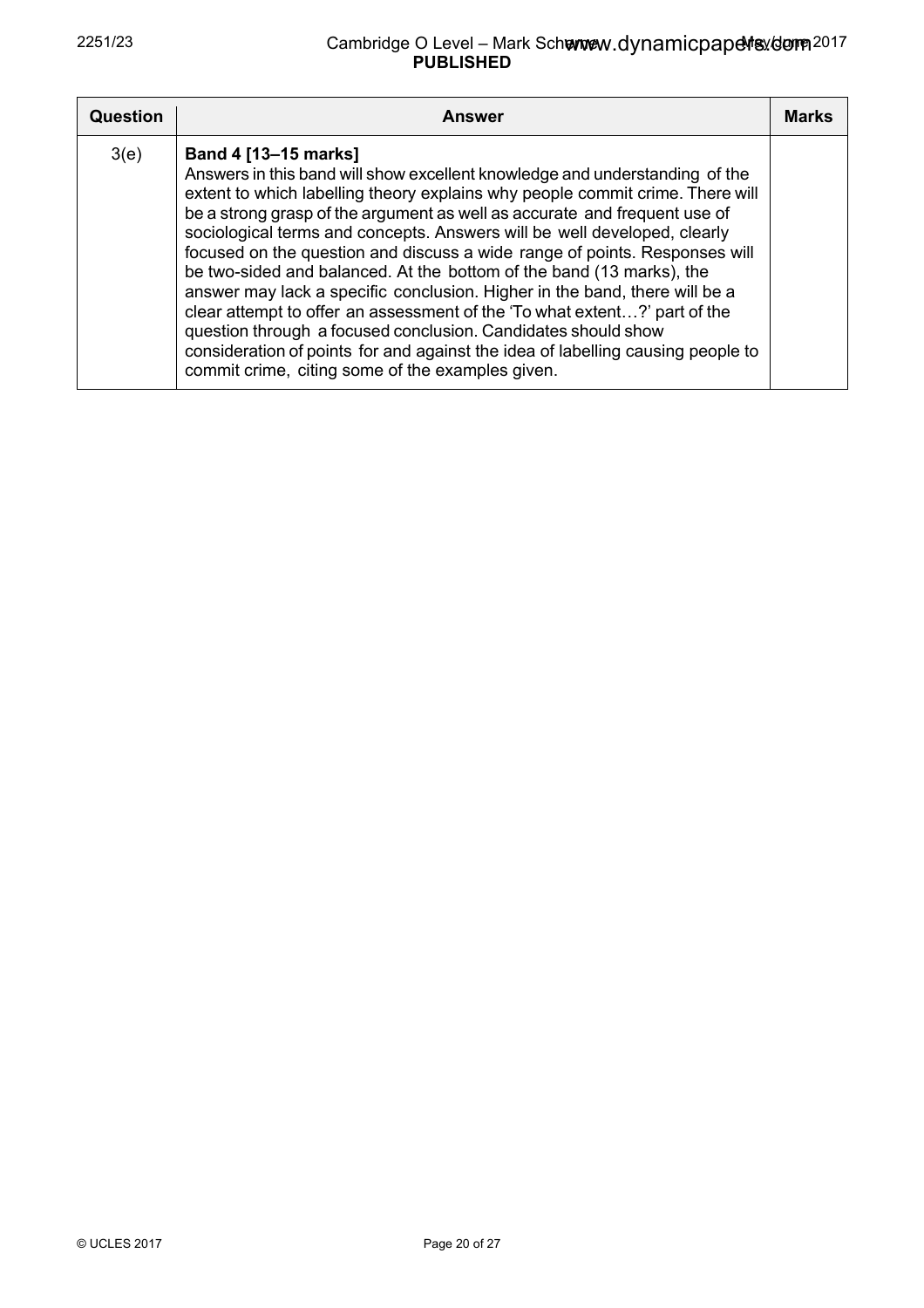| <b>Question</b>                                                                                                                                                                                                                                                                              | <b>Answer</b>                                                                                                                                                                                                                                                                                                                                                                                                                                                                                                                                                                                                                                                                                                                                                                                                                                                                                                                                                                                                                                      | <b>Marks</b> |
|----------------------------------------------------------------------------------------------------------------------------------------------------------------------------------------------------------------------------------------------------------------------------------------------|----------------------------------------------------------------------------------------------------------------------------------------------------------------------------------------------------------------------------------------------------------------------------------------------------------------------------------------------------------------------------------------------------------------------------------------------------------------------------------------------------------------------------------------------------------------------------------------------------------------------------------------------------------------------------------------------------------------------------------------------------------------------------------------------------------------------------------------------------------------------------------------------------------------------------------------------------------------------------------------------------------------------------------------------------|--------------|
| The media are constantly changing and new technologies allow the audience greater control over<br>content. However, this does not mean that the media are no longer powerful. The media are still<br>able to censor content and have been accused of both indoctrination and agenda setting. |                                                                                                                                                                                                                                                                                                                                                                                                                                                                                                                                                                                                                                                                                                                                                                                                                                                                                                                                                                                                                                                    |              |
| 4(a)                                                                                                                                                                                                                                                                                         | What is meant by the term 'indoctrination'?                                                                                                                                                                                                                                                                                                                                                                                                                                                                                                                                                                                                                                                                                                                                                                                                                                                                                                                                                                                                        | $\mathbf 2$  |
|                                                                                                                                                                                                                                                                                              | One mark for partial definition, biased reporting                                                                                                                                                                                                                                                                                                                                                                                                                                                                                                                                                                                                                                                                                                                                                                                                                                                                                                                                                                                                  |              |
|                                                                                                                                                                                                                                                                                              | Two marks for clear definition, passing ideas and information to people in a<br>way that is accepted uncritically.                                                                                                                                                                                                                                                                                                                                                                                                                                                                                                                                                                                                                                                                                                                                                                                                                                                                                                                                 |              |
| 4(b)                                                                                                                                                                                                                                                                                         | Describe two examples of censorship in the media.                                                                                                                                                                                                                                                                                                                                                                                                                                                                                                                                                                                                                                                                                                                                                                                                                                                                                                                                                                                                  | 4            |
|                                                                                                                                                                                                                                                                                              | <b>Possible answers:</b><br>laws to protect the state/Government e.g. the UK Official Secrets Act;<br>laws on obscenity;<br>laws to prevent discrimination e.g. anti-racism/sexism; laws of libel<br>and slander:<br>certification systems used to control the content and distribution of<br>films, computer games and music videos;<br>the television watershed which prevents sex, violence, bad language<br>$\bullet$<br>and drug use being shown before an agreed time;<br>self-censorship e.g. internet providers and websites can block or<br>remove content;<br>Government can filter information e.g. China blocking Google;<br>$\bullet$<br>other reasonable response.<br>$\bullet$<br>One mark for each point correctly identified (up to maximum of two).<br>One mark for each point that is developed (up to a maximum of two).<br>Candidates may give specific examples of censorship from the media on<br>either a local or an international level or may give examples of what<br>censorship is used for. Both are fine to credit. |              |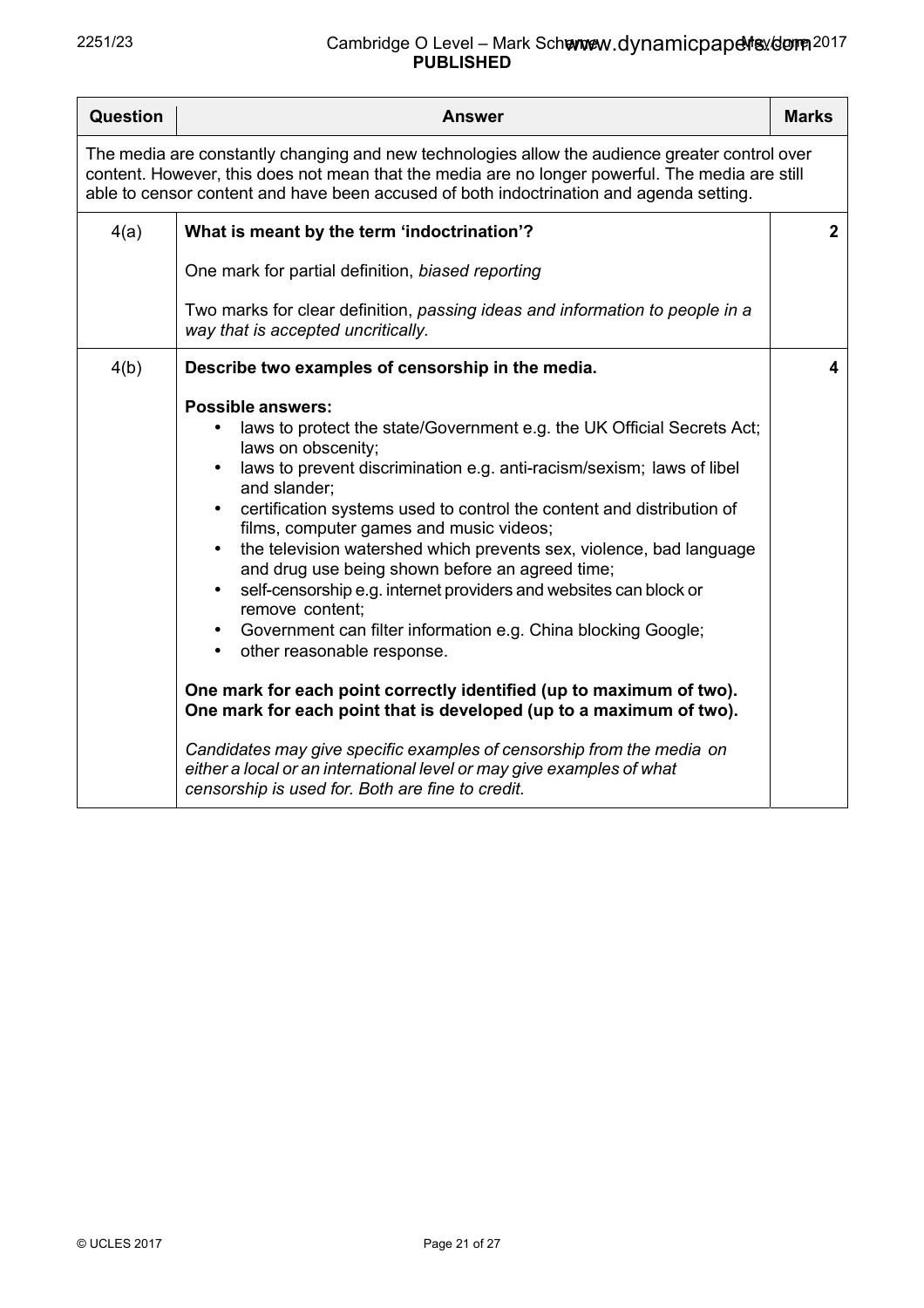| Question | <b>Answer</b>                                                                                                                                                                                                                                                                                                                                                                                                                                                                                                                                                                                                                                                                                                                                                                                                                                                                                                                                                                                                                                                                                                                                                                                                                                                                                                                                                                                                                                                                                                                                                                                                                                                                                                                                                                                                                                                                                                                                                                                                                                        | <b>Marks</b> |
|----------|------------------------------------------------------------------------------------------------------------------------------------------------------------------------------------------------------------------------------------------------------------------------------------------------------------------------------------------------------------------------------------------------------------------------------------------------------------------------------------------------------------------------------------------------------------------------------------------------------------------------------------------------------------------------------------------------------------------------------------------------------------------------------------------------------------------------------------------------------------------------------------------------------------------------------------------------------------------------------------------------------------------------------------------------------------------------------------------------------------------------------------------------------------------------------------------------------------------------------------------------------------------------------------------------------------------------------------------------------------------------------------------------------------------------------------------------------------------------------------------------------------------------------------------------------------------------------------------------------------------------------------------------------------------------------------------------------------------------------------------------------------------------------------------------------------------------------------------------------------------------------------------------------------------------------------------------------------------------------------------------------------------------------------------------------|--------------|
| 4(c)     | Explain how the media can set the agenda for what is seen to be<br>important in society.<br><b>Possible answers:</b><br>media gatekeepers control the public's access to information e.g. an<br>editor decides which stories make the news;<br>media news values determine what is thought to make a good story<br>$\bullet$<br>and thus influences what the public do and don't hear about;<br>the news and the content of the media is socially constructed, reflecting<br>$\bullet$<br>media personnel's decisions, beliefs and values rather than social<br>reality;<br>how a story is presented in the media determines how it will be<br>$\bullet$<br>understood by the audience;<br>stories covered in the media become talked about in society – some<br>$\bullet$<br>are passed and used whereas others are rejected, this determines<br>what is seen to be important;<br>Marxists believe that media owners and professionals share a similar<br>$\bullet$<br>background and outlook and that this influences what we see and hear<br>in the media;<br>work by the GUMG shows the media to be biased and selective in<br>$\bullet$<br>determining what is seen to be important;<br>advertising is usually the main source of income for the privately owned<br>$\bullet$<br>media and therefore the need to appeal to advertisers may well set<br>the agenda for media content;<br>other reasonable response.<br>$\bullet$<br>Band 0 [0 marks]<br>No creditworthy response.<br>Band 1 [1-3 marks]<br>Answers in this band will show only a limited awareness of the idea that the<br>media can set the agenda for what is seen to be important in society and<br>may talk about 'what the media cover'. Responses may be short and<br>un/under developed. At the bottom of the band (1 mark), expect one weak<br>point. Higher in the band (2–3 marks), candidates may offer more than one<br>weak point, but there may be a tendency towards simplistic answers,<br>engaging with sociological ideas without using sociological language. | 6            |
|          |                                                                                                                                                                                                                                                                                                                                                                                                                                                                                                                                                                                                                                                                                                                                                                                                                                                                                                                                                                                                                                                                                                                                                                                                                                                                                                                                                                                                                                                                                                                                                                                                                                                                                                                                                                                                                                                                                                                                                                                                                                                      |              |
|          | <b>Band 2 [4–6 marks]</b><br>A clear and accurate explanation, showing good sociological knowledge and<br>understanding of the idea that the media can set the agenda for what is seen<br>to be important in society. Sociological terms and concepts should be expected<br>'the media manipulates people into believing that they have a choice by only<br>presenting them with certain options and viewpoints and thus ensuring that<br>we don't vote for radical changes.' This would be followed by explanation of<br>factors leading to this. At the bottom of the band, the range of points<br>covered may be narrow or lack detail. Higher in the band, answers will cover<br>more than one factor in a well-developed way or cover several factors in less<br>detail.                                                                                                                                                                                                                                                                                                                                                                                                                                                                                                                                                                                                                                                                                                                                                                                                                                                                                                                                                                                                                                                                                                                                                                                                                                                                        |              |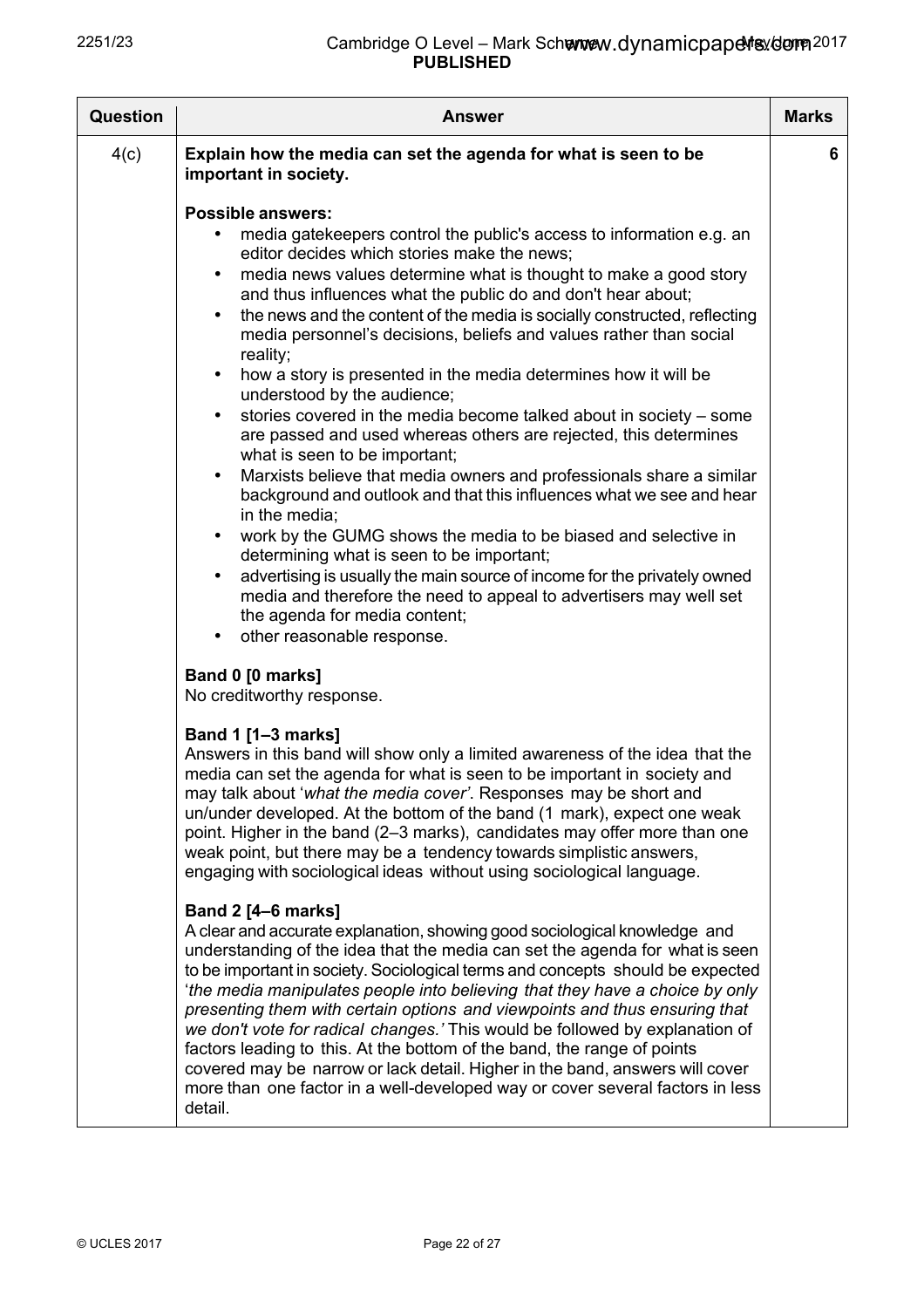| <b>Question</b> | <b>Answer</b>                                                                                                                                                                                                                                                                                                                                                                                                                                                                                                                                                                                                                                                                                                                                                                                                                                                                                                                                                                                                                                                                                                                      | <b>Marks</b> |
|-----------------|------------------------------------------------------------------------------------------------------------------------------------------------------------------------------------------------------------------------------------------------------------------------------------------------------------------------------------------------------------------------------------------------------------------------------------------------------------------------------------------------------------------------------------------------------------------------------------------------------------------------------------------------------------------------------------------------------------------------------------------------------------------------------------------------------------------------------------------------------------------------------------------------------------------------------------------------------------------------------------------------------------------------------------------------------------------------------------------------------------------------------------|--------------|
| 4(d)            | Explain why feminists criticise the representation of women in the<br>media.                                                                                                                                                                                                                                                                                                                                                                                                                                                                                                                                                                                                                                                                                                                                                                                                                                                                                                                                                                                                                                                       | 8            |
|                 | <b>Possible answers:</b><br>media effects models such as the hypodermic needle suggest that the<br>audience are directly influenced by how women are represented in the<br>media;<br>feminists believe the media is still a patriarchal institution owned and<br>$\bullet$<br>controlled by men and thus represents women from a male viewpoint;<br>the male gaze is thought to exist in the media, whereby the media<br>'eyes a woman up' as if through a man's eyes;<br>females are thought to be underrepresented (in most areas of the<br>media)<br>females are thought to be shown in a narrow range of roles;<br>$\bullet$<br>females are often shown in a way that emphasises their physical<br>$\bullet$<br>appearance;<br>images of women in the media are often digitally enhanced to create<br>an appearance that is not attainable in real life – can be linked to issues<br>such as anorexia etc.;<br>females are still often shown as passive, weak and helpless – needing<br>$\bullet$<br>a man to help them;<br>males and females are not treated equally in the media;<br>other reasonable response.<br>$\bullet$ |              |
|                 | Band 0 [0 marks]<br>No creditworthy response.<br>Band 1 [1-3 marks]<br>Answers in this band will show only a limited awareness of why feminists<br>criticise the representation of women in the media. A tendency to description is<br>likely. Responses may be short and undeveloped, 'women are shown as sex<br>symbols' stated without explanation. Sociological terms and concepts are<br>unlikely to be used. At the bottom of the band (1 mark), expect one weak<br>point. Higher in the band (2–3 marks), candidates may offer more than one<br>weak point.                                                                                                                                                                                                                                                                                                                                                                                                                                                                                                                                                                 |              |
|                 | <b>Band 2 [4–6 marks]</b><br>Answers in this band will show basic sociological knowledge and<br>understanding of why feminists criticise the representation of women in the<br>media. Responses may be underdeveloped and lacking in range.<br>'The media is thought to be patriarchal and does not represent men and<br>women in the same way.' 'Females are represented in stereotypical ways<br>that leave them in a narrow range of roles' etc. At the bottom of the band,<br>candidates are unlikely to use sociological terms and concepts accurately.<br>Higher in the band, candidates may be beginning to use sociological terms<br>and concepts with greater accuracy. However, some aspects of the answer<br>may only be partially developed/explained.                                                                                                                                                                                                                                                                                                                                                                 |              |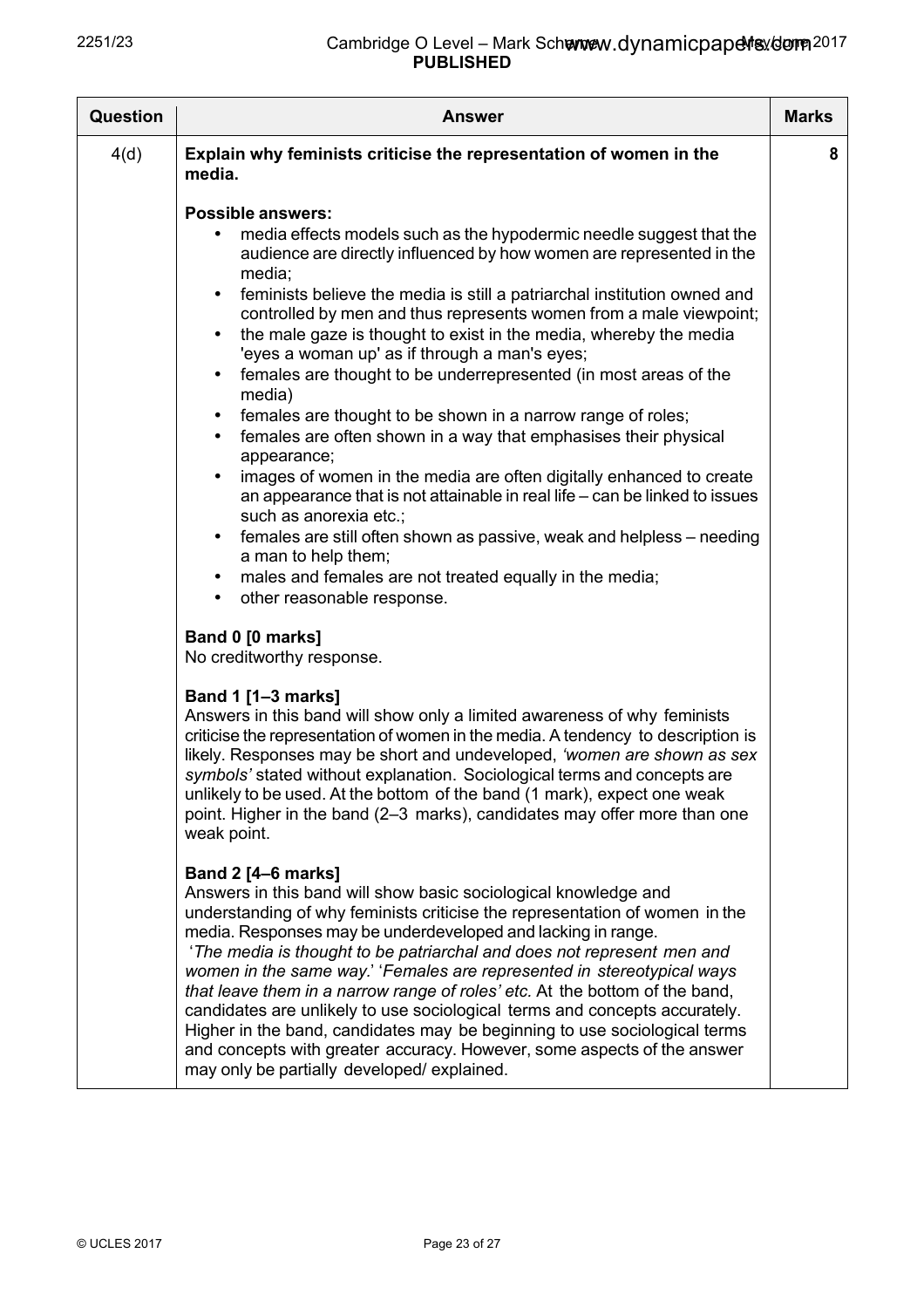| <b>Question</b> | <b>Answer</b>                                                                                                                                                                                                                                                                                                                                                                                                                                                                                                                                                                                                                                                                                                                                                                                                                               | Marks |
|-----------------|---------------------------------------------------------------------------------------------------------------------------------------------------------------------------------------------------------------------------------------------------------------------------------------------------------------------------------------------------------------------------------------------------------------------------------------------------------------------------------------------------------------------------------------------------------------------------------------------------------------------------------------------------------------------------------------------------------------------------------------------------------------------------------------------------------------------------------------------|-------|
| 4(d)            | <b>Band 3 [7-8 marks]</b><br>Answers in this band will show good sociological knowledge and<br>understanding of why feminists criticise the representation of women in the<br>media and will be well developed and explained. 'Women in the media are<br>still very under-represented and are typically shown in a narrow range of<br>stereotypical roles. The emphasis is often on a woman's appearance and<br>digital editing is frequently used to create an unrealistic impression of what a<br>woman is like'. They can then expand on the explanation of this and other<br>factors as necessary.<br>Sociological terms and concepts will be used accurately overall. Answers<br>will be well focused on the question and there will be a range of reasons<br>presented. At the top of the band explanations will be clear throughout. |       |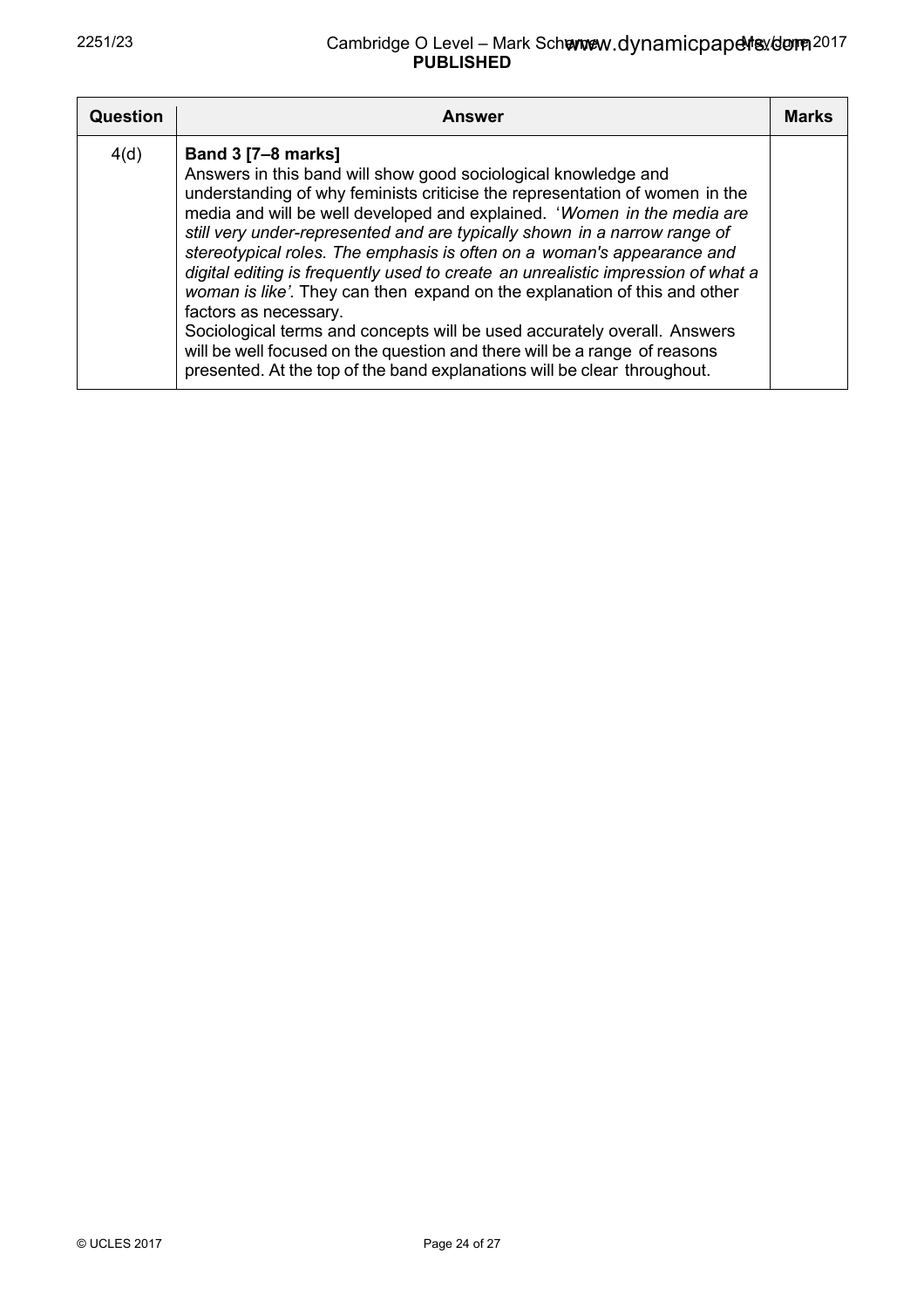| <b>Question</b> | <b>Answer</b>                                                                                                                                                                                                                                                                                                                                                                                                                                                                                                                                                                                                                                                                                                                                                                                                                                                                                                                                                                                                                                                                                                                                                                                                                                                                                                                                               | <b>Marks</b> |
|-----------------|-------------------------------------------------------------------------------------------------------------------------------------------------------------------------------------------------------------------------------------------------------------------------------------------------------------------------------------------------------------------------------------------------------------------------------------------------------------------------------------------------------------------------------------------------------------------------------------------------------------------------------------------------------------------------------------------------------------------------------------------------------------------------------------------------------------------------------------------------------------------------------------------------------------------------------------------------------------------------------------------------------------------------------------------------------------------------------------------------------------------------------------------------------------------------------------------------------------------------------------------------------------------------------------------------------------------------------------------------------------|--------------|
| 4(e)            | To what extent can the audience influence the content of the media?                                                                                                                                                                                                                                                                                                                                                                                                                                                                                                                                                                                                                                                                                                                                                                                                                                                                                                                                                                                                                                                                                                                                                                                                                                                                                         | 15           |
|                 | <b>Possible answers: For:</b><br>Pluralist ideas that the media is shaped by the audience - the media<br>have to give the audience what they want in order to survive and remain<br>viable;<br>audiences can use new media technologies to create their own media<br>$\bullet$<br>products and upload these to the internet;<br>the audience can use interactive technologies to determine the content<br>$\bullet$<br>of the media e.g. voting on reality TV shows;<br>audiences can comment on the media via blogs, chat rooms and forums<br>$\bullet$<br>etc.;<br>citizen journalism is now the norm and allows the audience to create<br>$\bullet$<br>and shape the media;<br>active audience models of media effects demonstrate that the audience<br>$\bullet$<br>can interpret the media in various different ways and so determine<br>content;<br>other reasonable response.<br>$\bullet$                                                                                                                                                                                                                                                                                                                                                                                                                                                           |              |
|                 | <b>Against:</b><br>it is the media owners and corporations that determine the content of<br>the media, not the audience;<br>media professionals (editors, journalists etc.) decide on media content,<br>$\bullet$<br>not the audience;<br>media effects models such as the hypodermic syringe show that the<br>$\bullet$<br>media has a direct influence on the audience through its content;<br>news values are thought to determine media content as they are what<br>$\bullet$<br>the media believe will appeal and sell;<br>Marxists believe that the media convey the dominant ideologies in<br>$\bullet$<br>order to indoctrinate the audience into a particular point of view;<br>the media are thought to divert people away from the important issues<br>$\bullet$<br>in society through a content of trivia and gossip;<br>censorship in the media demonstrates that the audience do not control<br>$\bullet$<br>media content;<br>the digital divide means that not all audience members have the same<br>$\bullet$<br>opportunities to influence media content;<br>the importance of advertising revenue to the media industry means<br>that many believe it is the advertisers who control media content e.g.<br>the content of the media must attract a mass audience in order to<br>appeal to the advertisers;<br>other reasonable response. |              |
|                 | Candidates should demonstrate the ways that the audience can influence<br>media content and are likely to focus on new media technologies in their<br>discussion. Ideas that the media is still controlled by owners and media<br>professionals are also likely to be considered in evaluation.                                                                                                                                                                                                                                                                                                                                                                                                                                                                                                                                                                                                                                                                                                                                                                                                                                                                                                                                                                                                                                                             |              |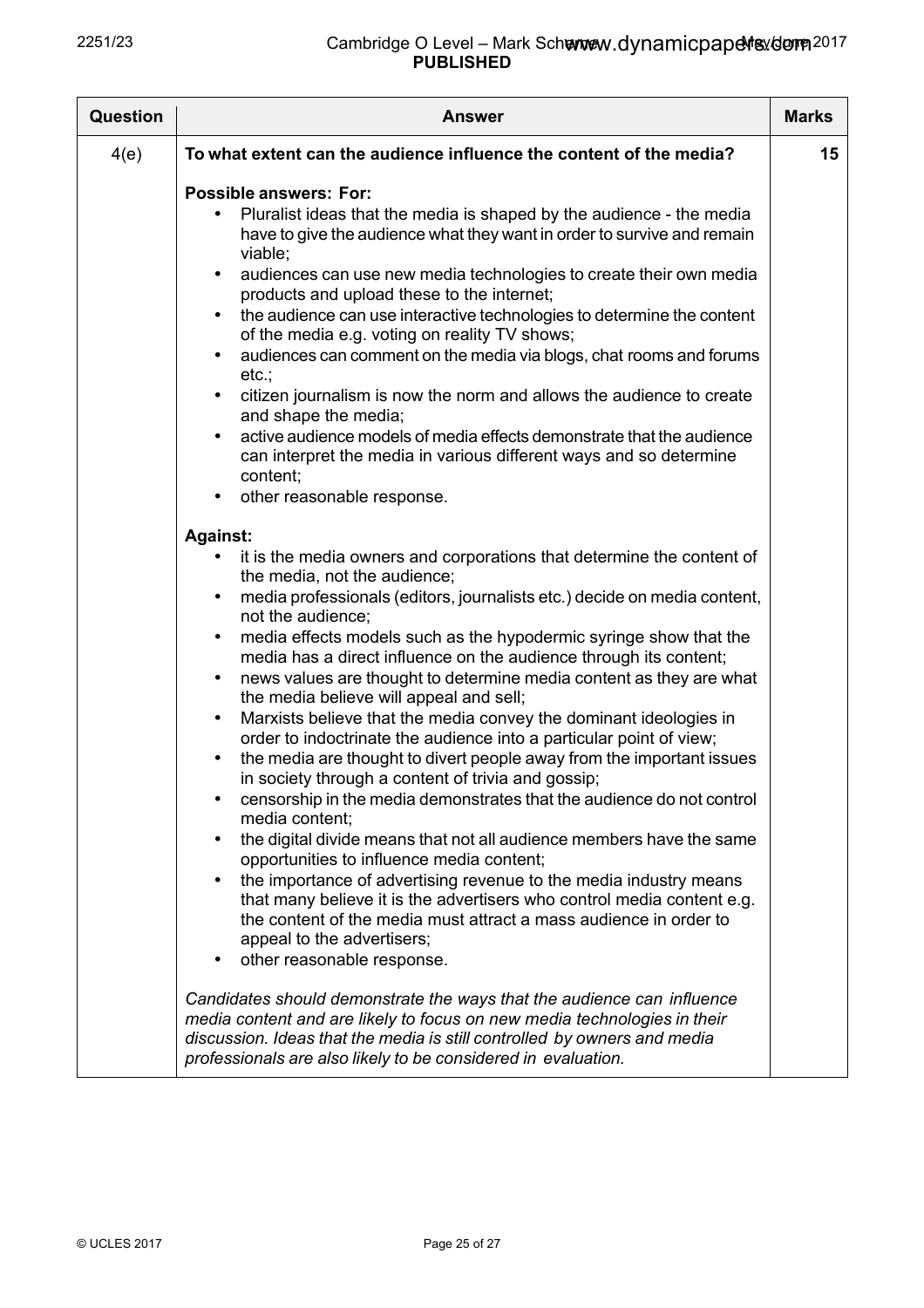| Question | <b>Answer</b>                                                                                                                                                                                                                                                                                                                                                                                                                                                                                                                                                                                                                                                                                                                                                                                                                                                                                                                                                                                                                                                                     | <b>Marks</b> |
|----------|-----------------------------------------------------------------------------------------------------------------------------------------------------------------------------------------------------------------------------------------------------------------------------------------------------------------------------------------------------------------------------------------------------------------------------------------------------------------------------------------------------------------------------------------------------------------------------------------------------------------------------------------------------------------------------------------------------------------------------------------------------------------------------------------------------------------------------------------------------------------------------------------------------------------------------------------------------------------------------------------------------------------------------------------------------------------------------------|--------------|
| 4(e)     | Band 0 [0 marks]<br>No creditworthy response.                                                                                                                                                                                                                                                                                                                                                                                                                                                                                                                                                                                                                                                                                                                                                                                                                                                                                                                                                                                                                                     |              |
|          | <b>Band 1 [1-4 marks]</b><br>Answers in this band may be vague and largely based on common sense<br>showing limited knowledge of the extent to which the audience can influence<br>the content of the media. Use of sociological terms or concepts is very<br>unlikely. Responses may be short, undeveloped and one-sided. The<br>audience can decide who wins a competition by online voting. People can<br>write their own blogs now. Lower in the band (1–2 marks), expect one or two<br>weak points. Higher in the band (3–4 marks) candidates may offer more<br>than two points or provide a weak definition of key terms, the audience are<br>the people who watch and listen to the media, in the question.                                                                                                                                                                                                                                                                                                                                                                |              |
|          | <b>Band 2 [5-8 marks]</b><br>In this band candidates will show some basic knowledge of the extent to<br>which the audience can influence the content of the media.<br>Alternatively, they may offer an answer which is list-like in nature but there<br>will be no real attempt to assess the issues raised by the question. There may<br>be limited/some use of sociological terms or concepts.<br>Responses may be underdeveloped and lack range. Answers may be<br>simplistic and two-sided responses are unlikely Digital technology makes it<br>easier for the audience to produce their own media content and distribute it<br>to others. The audience can write their own blogs on the internet etc. Lower<br>in the band, the response will be rather narrow in the points covered and<br>there will be little development. Higher in the band, more points will be covered<br>and there will be limited development of some points. Alternatively, a list-like<br>answer with little development covering both sides of the argument may<br>score up to 8 marks.         |              |
|          | A one-sided answer cannot score higher than 8 marks.                                                                                                                                                                                                                                                                                                                                                                                                                                                                                                                                                                                                                                                                                                                                                                                                                                                                                                                                                                                                                              |              |
|          | Band 3 [9-12 marks]<br>Answers in this band will show good sociological knowledge and<br>understanding of the extent to which the audience can influence the content<br>of the media. Sociological terms and concepts will be used with greater<br>accuracy and/or frequency. For the most part, answers will be well<br>developed, focused on the question and there will be a range of points<br>presented. Candidates may say that despite more opportunities being<br>available for the audience to create media content, ultimately most media<br>output is created by global media corporations. Or For younger people there<br>are many possible ways to influence media content through digital<br>technologies and interactive media. For elderly people, however, there<br>remains a large digital divide. There will be a two-sided response but this may<br>be unbalanced. At the bottom of the band, candidates may provide a<br>narrower range of well-developed points. At the top of the band, expect a<br>wider range of points and clear focus on the question. |              |